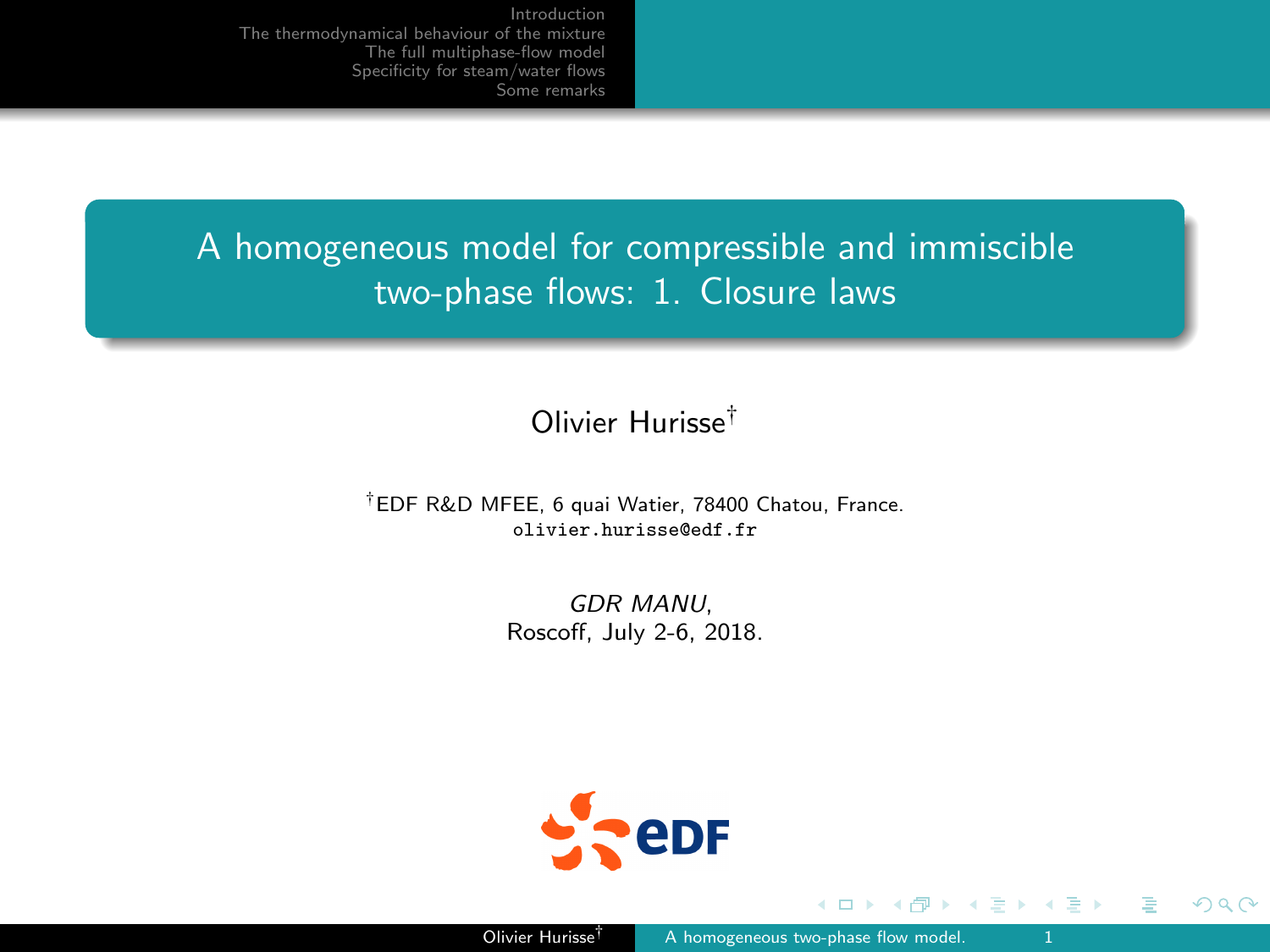# Plan

# **[Introduction](#page-2-0)**



- [Phasic quantites](#page-5-0)
- [The mixture entropy](#page-8-0)
- **[The Gibbs relation for the mixture](#page-10-0)**
- [Modeling the exchanges between the phases](#page-14-0)
- <sup>3</sup> [The full multiphase-flow model](#page-18-0)
	- [The closed system of equations](#page-19-0)
	- **[The intensive form of the model](#page-21-0)**
- <sup>4</sup> [Specificity for steam/water flows](#page-26-0)
	- [Specificity of the steam/water mixture](#page-27-0)
	- [The heating of the phases](#page-31-0)

### <sup>5</sup> [Some remarks](#page-34-0)

- [Other possible relaxation source terms ?](#page-35-0)
- Energy fraction or entropy fraction?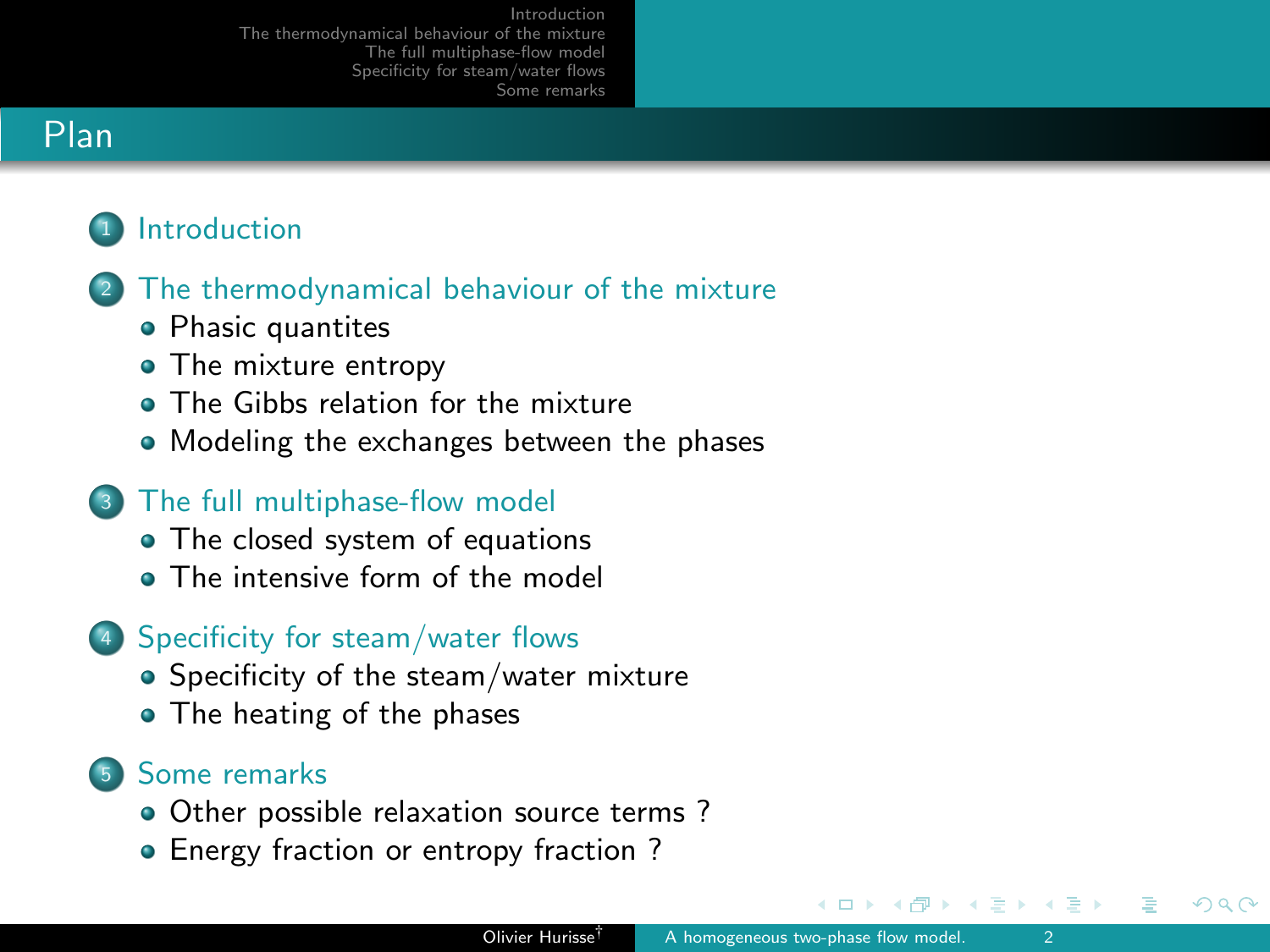### [Introduction](#page-2-0)

[The thermodynamical behaviour of the mixture](#page-4-0) [The full multiphase-flow model](#page-18-0) [Specificity for steam/water flows](#page-26-0) [Some remarks](#page-34-0)

# <span id="page-2-0"></span>Plan

# **1** [Introduction](#page-2-0)



- [Phasic quantites](#page-5-0)
- [The mixture entropy](#page-8-0)
- [The Gibbs relation for the mixture](#page-10-0)
- [Modeling the exchanges between the phases](#page-14-0)

- [The closed system of equations](#page-19-0)
- **[The intensive form of the model](#page-21-0)**

### <sup>4</sup> [Specificity for steam/water flows](#page-26-0)

- [Specificity of the steam/water mixture](#page-27-0)
- [The heating of the phases](#page-31-0)

- [Other possible relaxation source terms ?](#page-35-0)
- [Energy fraction or entropy fraction ?](#page-41-0)

 $\Box$ 

ほう メラう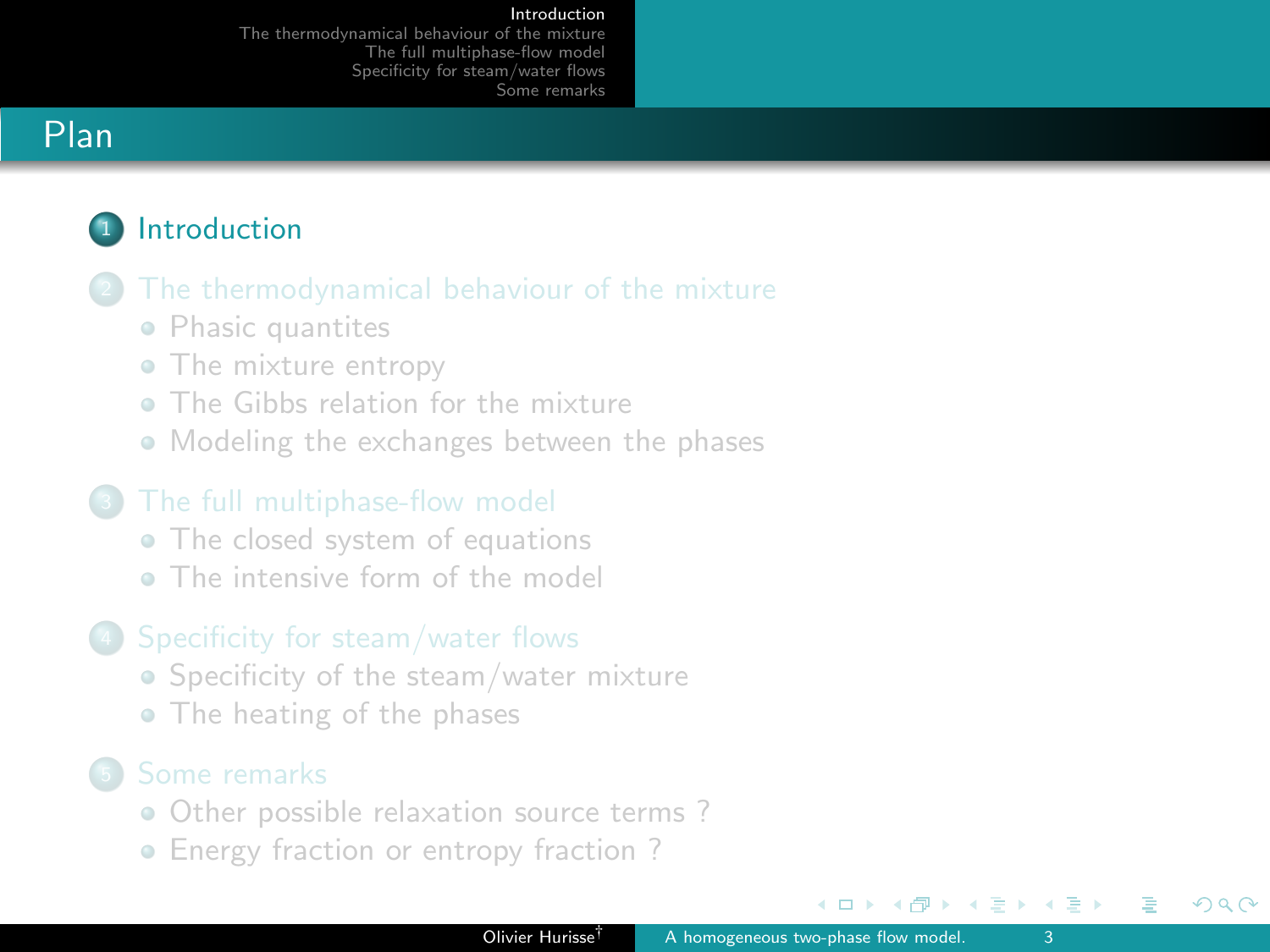### [Introduction](#page-2-0)

<span id="page-3-0"></span>[The thermodynamical behaviour of the mixture](#page-4-0) [The full multiphase-flow model](#page-18-0) [Specificity for steam/water flows](#page-26-0) [Some remarks](#page-34-0)

# Outline of this part:

- We first focus on the thermodynamical behaviour of a small amount of a *n*-phase mixture  $(n \geq 1)$ .
- Then the dynamical behaviour of this mixture volume is described (always for  $n > 1$  phases).
- At last, the specificity of two-phase steam-liquid mixture is introduced  $(n = 2)$ .

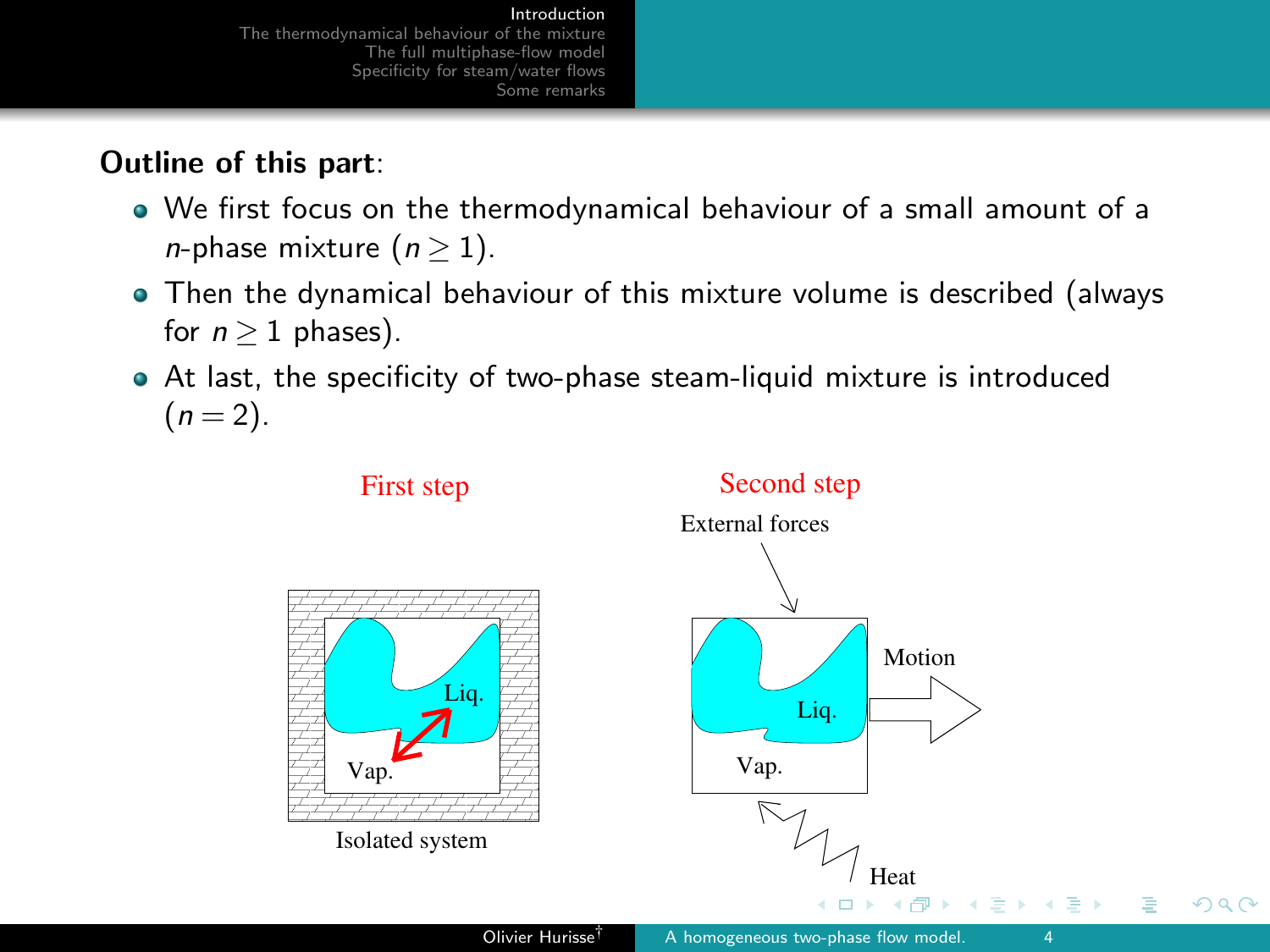[Modeling the exchanges between the phases](#page-14-0)

# <span id="page-4-0"></span>Plan



- [Phasic quantites](#page-5-0)
- [The mixture entropy](#page-8-0)
- **[The Gibbs relation for the mixture](#page-10-0)**
- [Modeling the exchanges between the phases](#page-14-0)

- [The closed system of equations](#page-19-0)
- **[The intensive form of the model](#page-21-0)**

### <sup>4</sup> [Specificity for steam/water flows](#page-26-0)

- [Specificity of the steam/water mixture](#page-27-0)
- [The heating of the phases](#page-31-0)

- [Other possible relaxation source terms ?](#page-35-0)
- Energy fraction or entropy fraction?

 $\leftarrow$   $\Box$ 

ほう メラう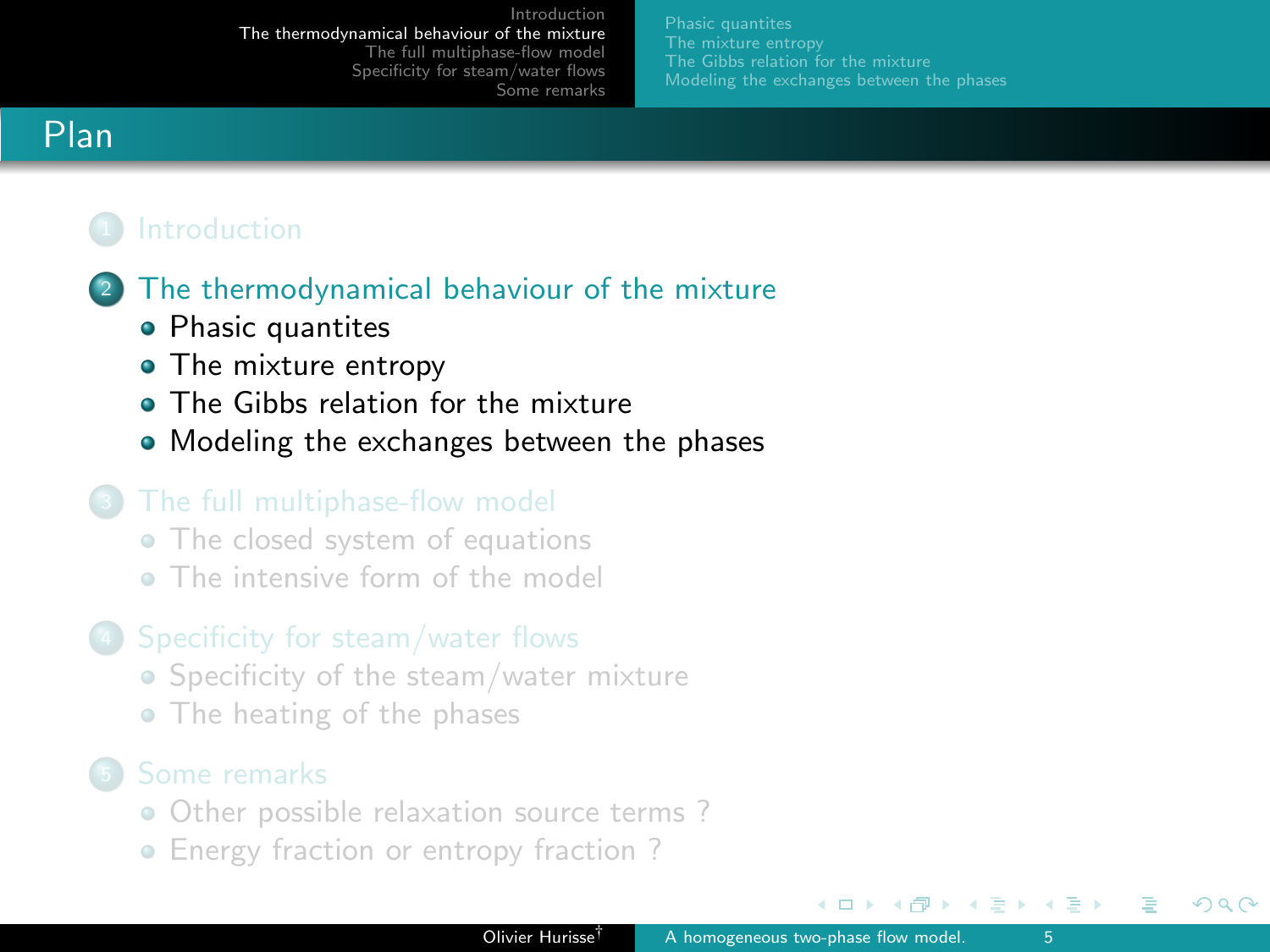### [Phasic quantites](#page-5-0)

[Modeling the exchanges between the phases](#page-14-0)

# <span id="page-5-0"></span>Plan

## <sup>2</sup> [The thermodynamical behaviour of the mixture](#page-4-0)

### • [Phasic quantites](#page-5-0)

- [The mixture entropy](#page-8-0)
- [The Gibbs relation for the mixture](#page-10-0)
- [Modeling the exchanges between the phases](#page-14-0)

- [The closed system of equations](#page-19-0)
- **[The intensive form of the model](#page-21-0)**

### <sup>4</sup> [Specificity for steam/water flows](#page-26-0)

- [Specificity of the steam/water mixture](#page-27-0)
- [The heating of the phases](#page-31-0)

- [Other possible relaxation source terms ?](#page-35-0)
- [Energy fraction or entropy fraction ?](#page-41-0)

 $\leftarrow$   $\Box$ 

イヨメ イヨメ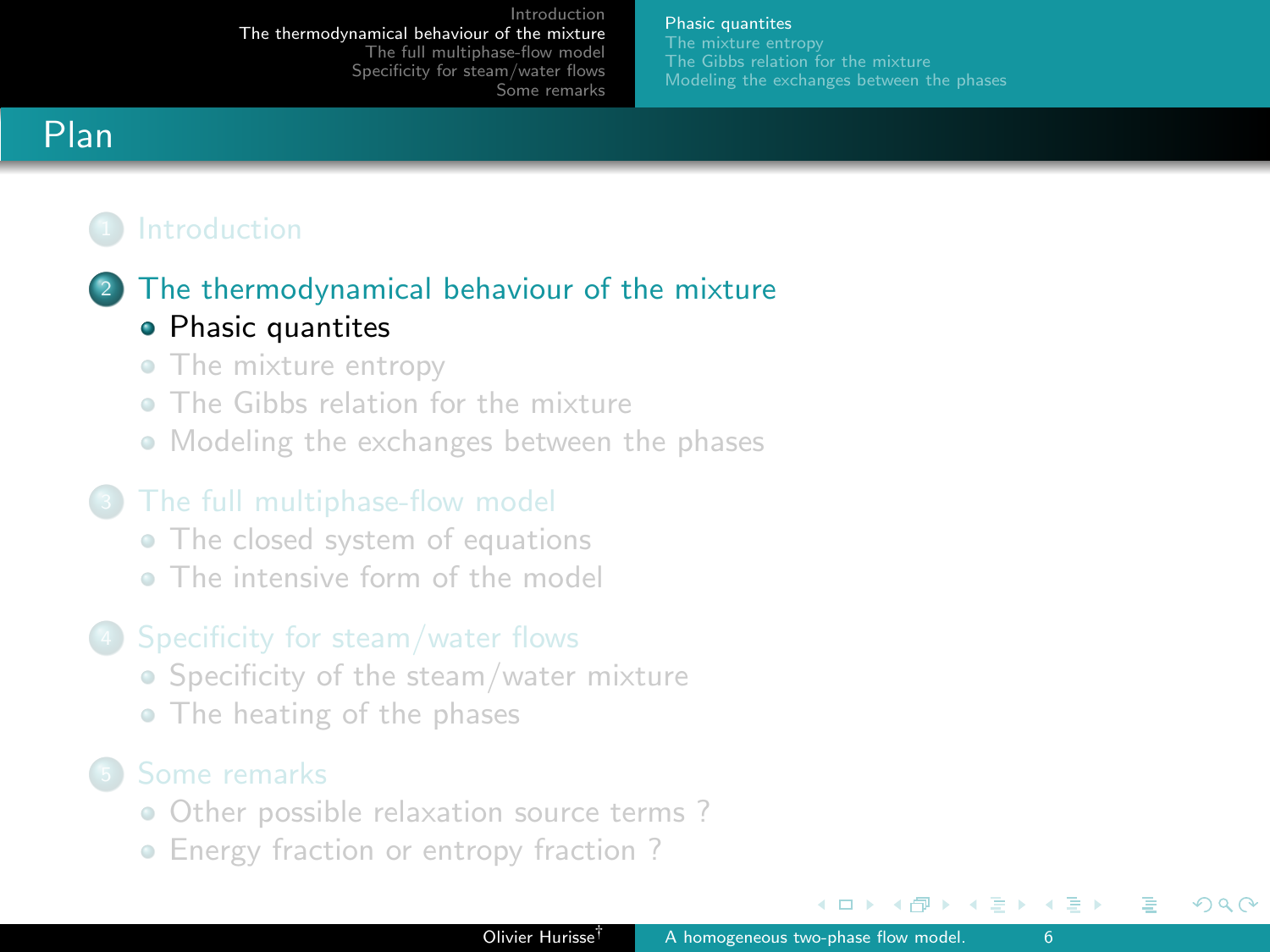[Phasic quantites](#page-5-0) [Modeling the exchanges between the phases](#page-14-0)

For each phase k we have the following extensive quantities  $[Callen, 85]$ :

- a volume  $\mathscr{V}_k$  (in  $m^3$ );
- a mass  $\mathcal{M}_k$  (in kg);
- a energy  $\mathscr{E}_k$  (in J).

Then for the mixture we have:

- the mixture volume  $\mathcal{V} = \sum_k \mathcal{V}_k$  (since the phases are **immiscible** !);
- the mixture mass  $\mathcal{M} = \sum_{k} \mathcal{M}_{k}$ ;
- and the mixture internal energy  $\mathscr{E} = \sum_k \mathscr{E}_k$ .

Remark: The surface tension and the topological arrangement of the phases are not taken into account.

Within each phase we assume that an extensive entropy  $\eta_k$  is given (an EOS) on  $(\mathbb{R}^+)^3$ :

$$
W_k \mapsto \eta_k(W_k) \quad (\text{in } J/K), \quad \text{where} \quad W_k = (\mathscr{V}_k, \mathscr{M}_k, \mathscr{E}_k).
$$

We assume that the entropy  $n_k$  is such that :

\n- \n
$$
W_k \mapsto \eta_k(W_k)
$$
 is  $C^2$ ;\n
\n- \n $W_k \mapsto \eta_k(W_k)$  is concave;\n
\n- \n $\forall a \in \mathbb{R}^+, \forall W_k \in (\mathbb{R}^+)^3, \eta_k(aW_k) = a\eta_k(W_k);$ \n
\n- \n $\forall W_k, \frac{\partial \eta_k}{\partial \mathcal{E}_k} \mid \mathcal{V}_k \mathcal{M}_k > 0.$ \n
\n- \n Oliver Hurisse<sup>†</sup>

\n
\n- \n A homogeneous two-phase flow model.\n \n
\n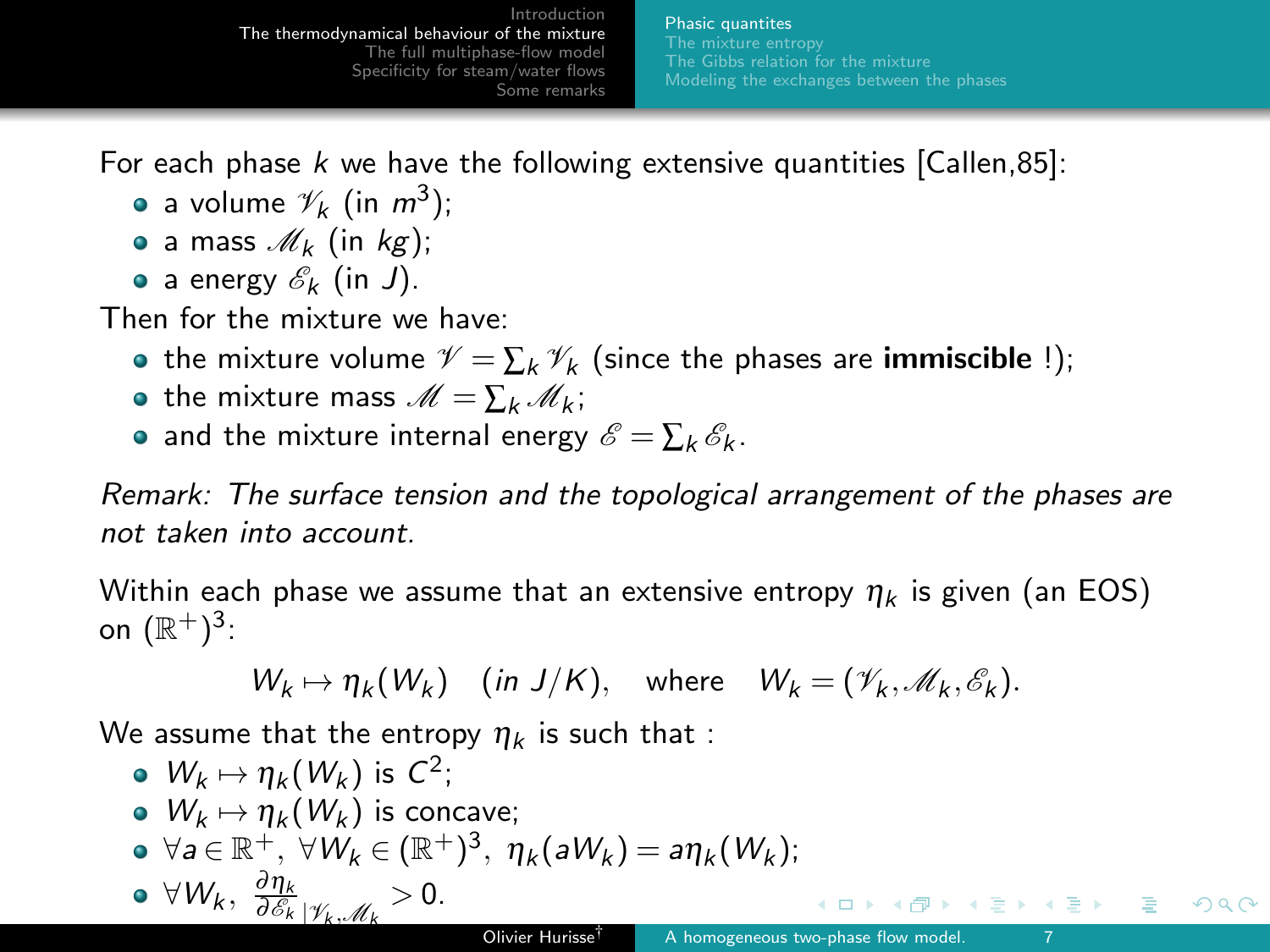[Phasic quantites](#page-5-0) [Modeling the exchanges between the phases](#page-14-0)

If we assume that the "Classical Irreversible Thermodynamic" (CIT) holds, the following Gibbs relation is fulfiled for each phase:

$$
T_k d(\eta_k) = d(\mathscr{E}_k) + P_k d(\mathscr{V}_k) - \mu_k d(\mathscr{M}_k),
$$

where we have:

- $T_k$  is the temperature within phase k, with  $\frac{1}{T_k} = \frac{\partial \eta_k}{\partial \mathscr{E}_k} | \gamma_k, \mathscr{M}_k |$
- $P_k$  is the pressure of phase k, with  $\frac{P_k}{T_k} = \frac{\partial \eta_k}{\partial \mathcal{V}_k} \mathcal{J}_{k,\beta_k}$ ;
- and  $\mu_k$  is the Gibbs enthalpy of phase k, with  $\mathcal{M}_k \mu_k = \mathcal{E}_k + P_k \mathcal{V}_k T_k \eta_k$ .

Remark: Since we have assumed that  $\frac{\partial \eta_k}{\partial \mathscr{E}_k}|_{\mathscr{V}_k,\mathscr{M}_k}>0$ , we get that  $T_k>0$ .

The thermodynamical behaviour of each phase is now defined.

Let's turn to the thermodynamical behaviour of the mixture.

 $\leftarrow$   $\Box$ 

医单位 医单位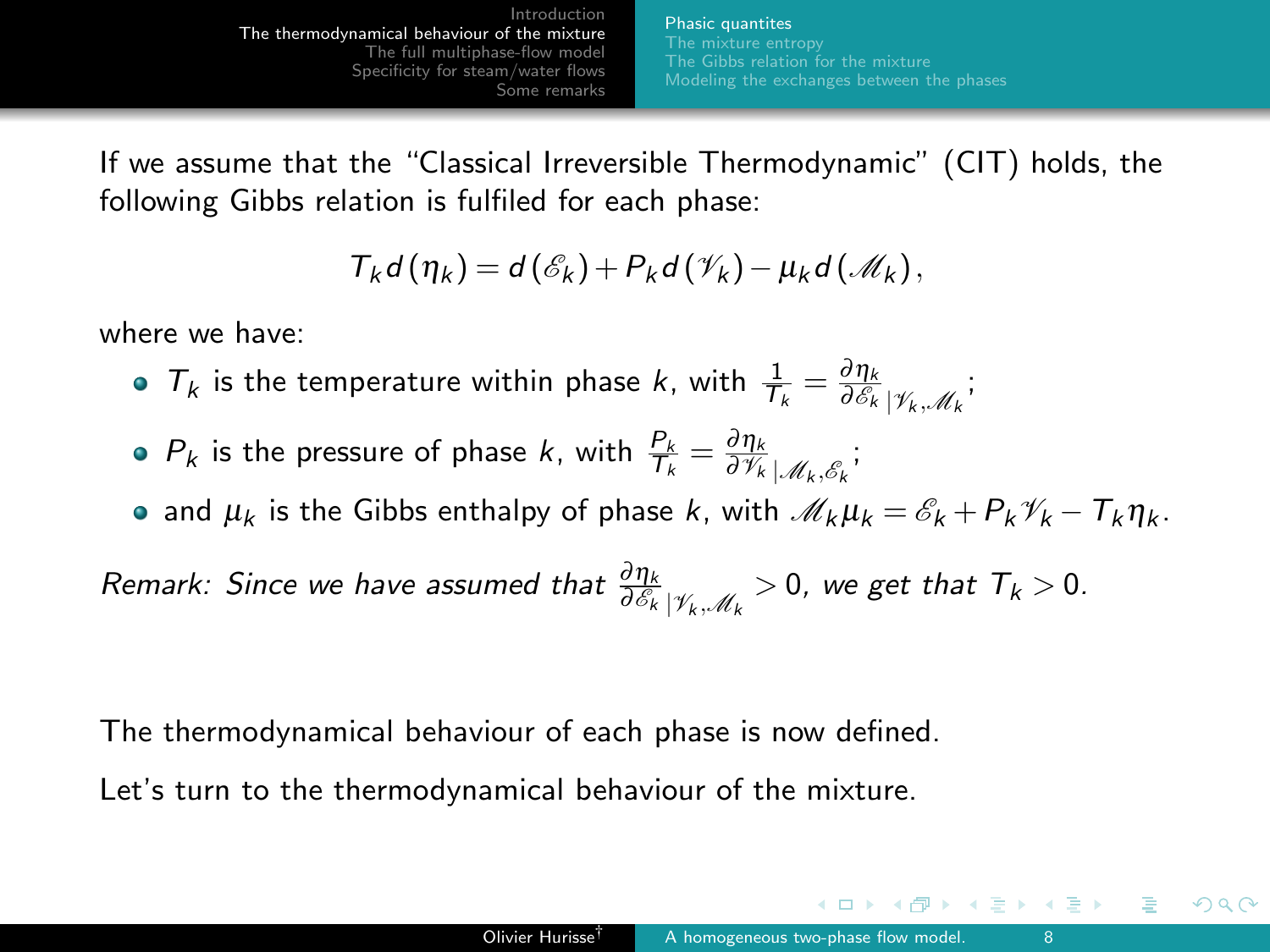[The mixture entropy](#page-8-0) [Modeling the exchanges between the phases](#page-14-0)

# <span id="page-8-0"></span>Plan

# <sup>2</sup> [The thermodynamical behaviour of the mixture](#page-4-0)

• [Phasic quantites](#page-5-0)

### • [The mixture entropy](#page-8-0)

- [The Gibbs relation for the mixture](#page-10-0)
- [Modeling the exchanges between the phases](#page-14-0)

- [The closed system of equations](#page-19-0)
- **[The intensive form of the model](#page-21-0)**

## <sup>4</sup> [Specificity for steam/water flows](#page-26-0)

- [Specificity of the steam/water mixture](#page-27-0)
- [The heating of the phases](#page-31-0)

- [Other possible relaxation source terms ?](#page-35-0)
- [Energy fraction or entropy fraction ?](#page-41-0)

 $\leftarrow$   $\Box$ 

イヨメ イヨメ

つへへ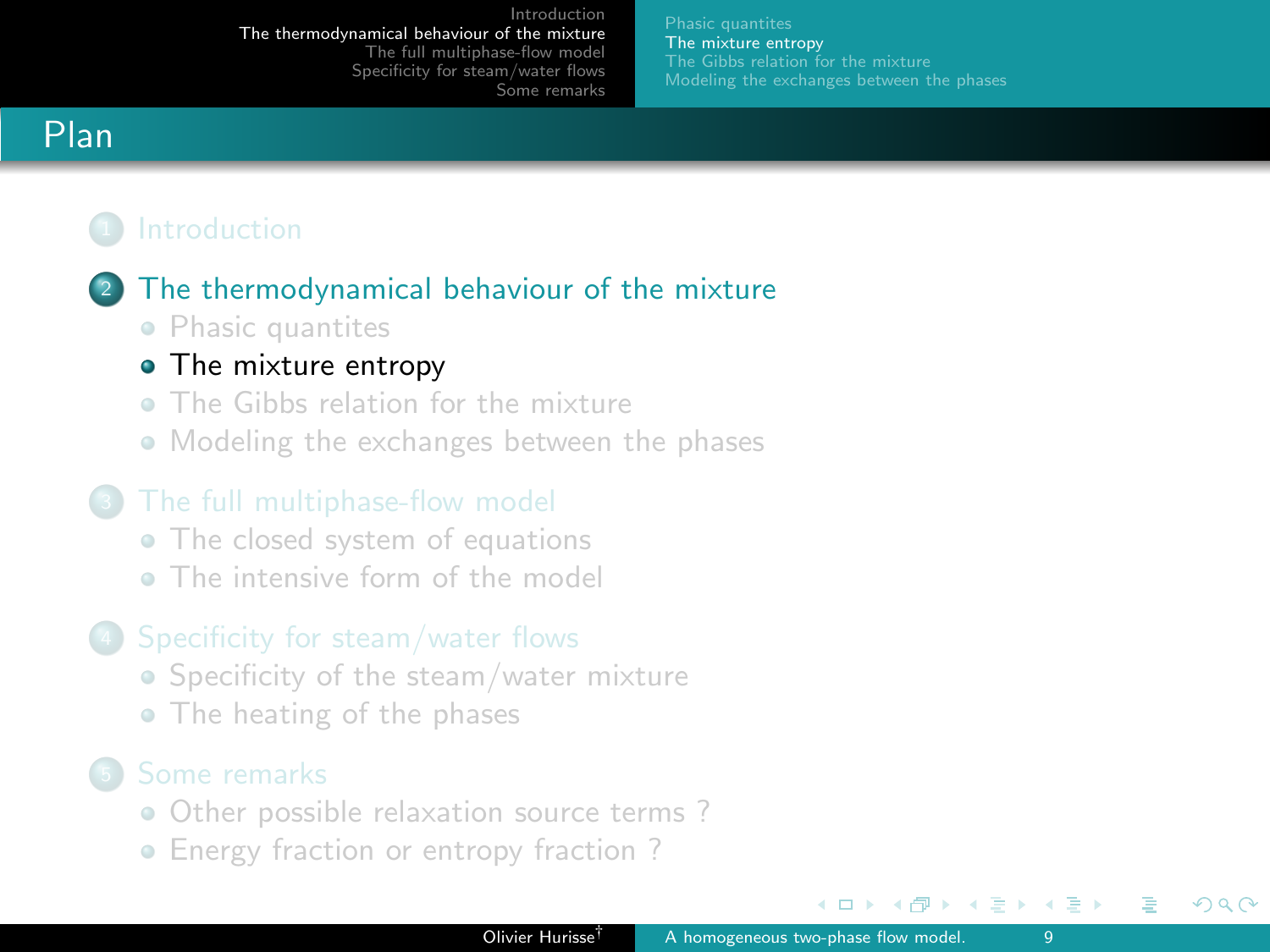[The mixture entropy](#page-8-0) [Modeling the exchanges between the phases](#page-14-0)

We assume that the extensive mixture-entropy  $\eta$ , is the sum of the extensive phasic-entropies (surface tension is neglected):

$$
\eta(W) = \sum_{k} \eta_k(W_k), \quad \text{where} \quad W = (W_1, W_2, \ldots).
$$

Thanks to the properties of the phasic entropies  $\eta_k$ , one can prove that

- $W \mapsto \eta(W)$  is  $C^2$ ;
- $W \mapsto \eta(W)$  is concave on  $(\mathbb{R}^+)^{3n}$ ;
- $\forall a \in \mathbb{R}^+, \ \forall W \in (\mathbb{R}^+)^{3n}, \ \eta(aW) = a\eta(W).$

Moreover, the restriction  $\tilde\eta$  of  $\eta$  on  $\mathscr{H}(\mathscr{M})\subset (\mathbb{R}^+)^{3n}$  is strictly concave:

$$
\mathscr{H}(\mathscr{M}) = \left\{ W \in (\mathbb{R}^+)^{3n}; \sum_k \mathscr{M}_k = \mathscr{M} \right\}.
$$

 $\leftarrow$   $\Box$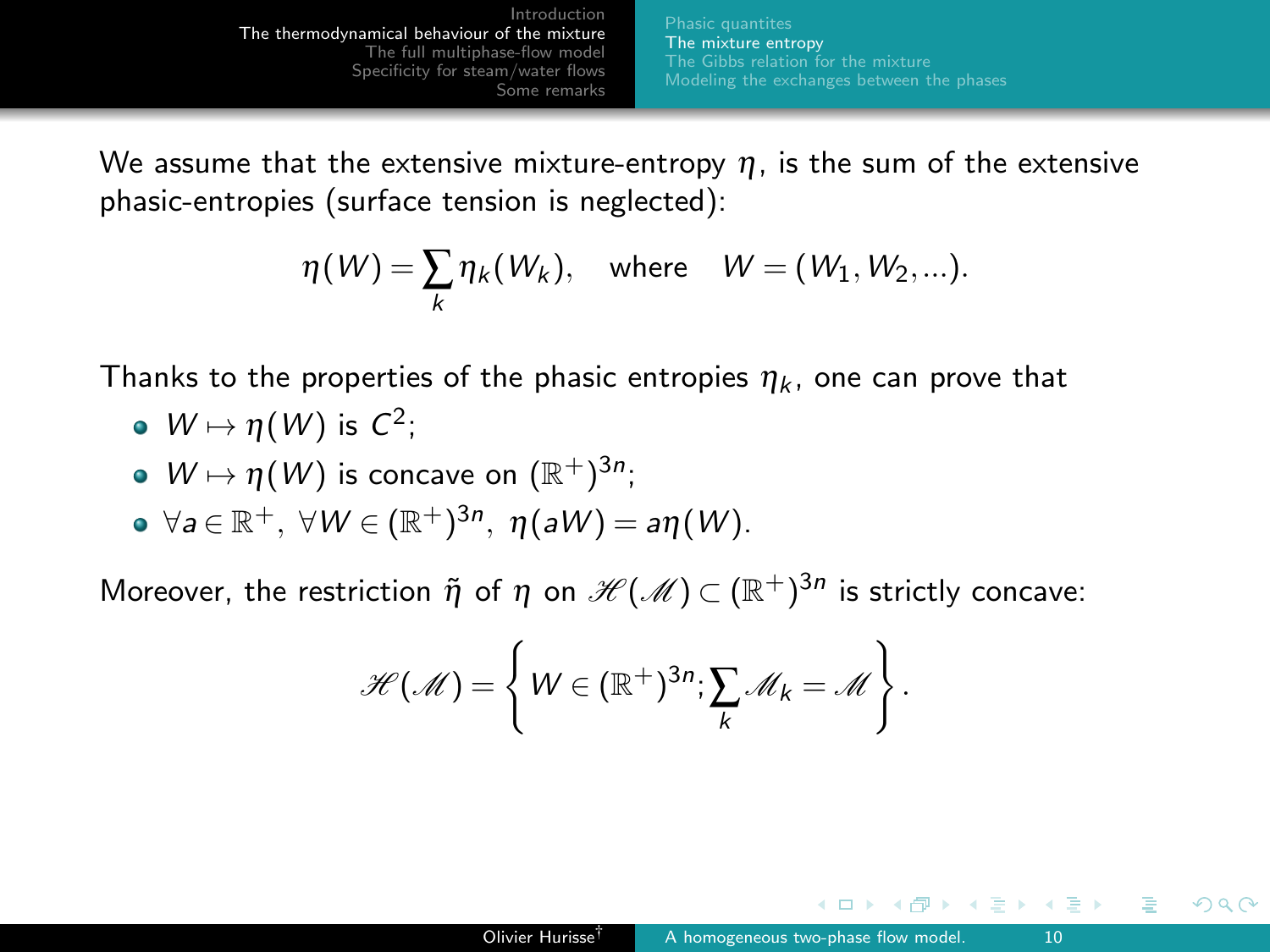[The Gibbs relation for the mixture](#page-10-0) [Modeling the exchanges between the phases](#page-14-0)

# <span id="page-10-0"></span>Plan



### <sup>2</sup> [The thermodynamical behaviour of the mixture](#page-4-0)

- [Phasic quantites](#page-5-0)
- [The mixture entropy](#page-8-0)

### **• [The Gibbs relation for the mixture](#page-10-0)**

• [Modeling the exchanges between the phases](#page-14-0)

- [The closed system of equations](#page-19-0)
- **[The intensive form of the model](#page-21-0)**

### <sup>4</sup> [Specificity for steam/water flows](#page-26-0)

- [Specificity of the steam/water mixture](#page-27-0)
- [The heating of the phases](#page-31-0)

- [Other possible relaxation source terms ?](#page-35-0)
- [Energy fraction or entropy fraction ?](#page-41-0)

 $\leftarrow$   $\Box$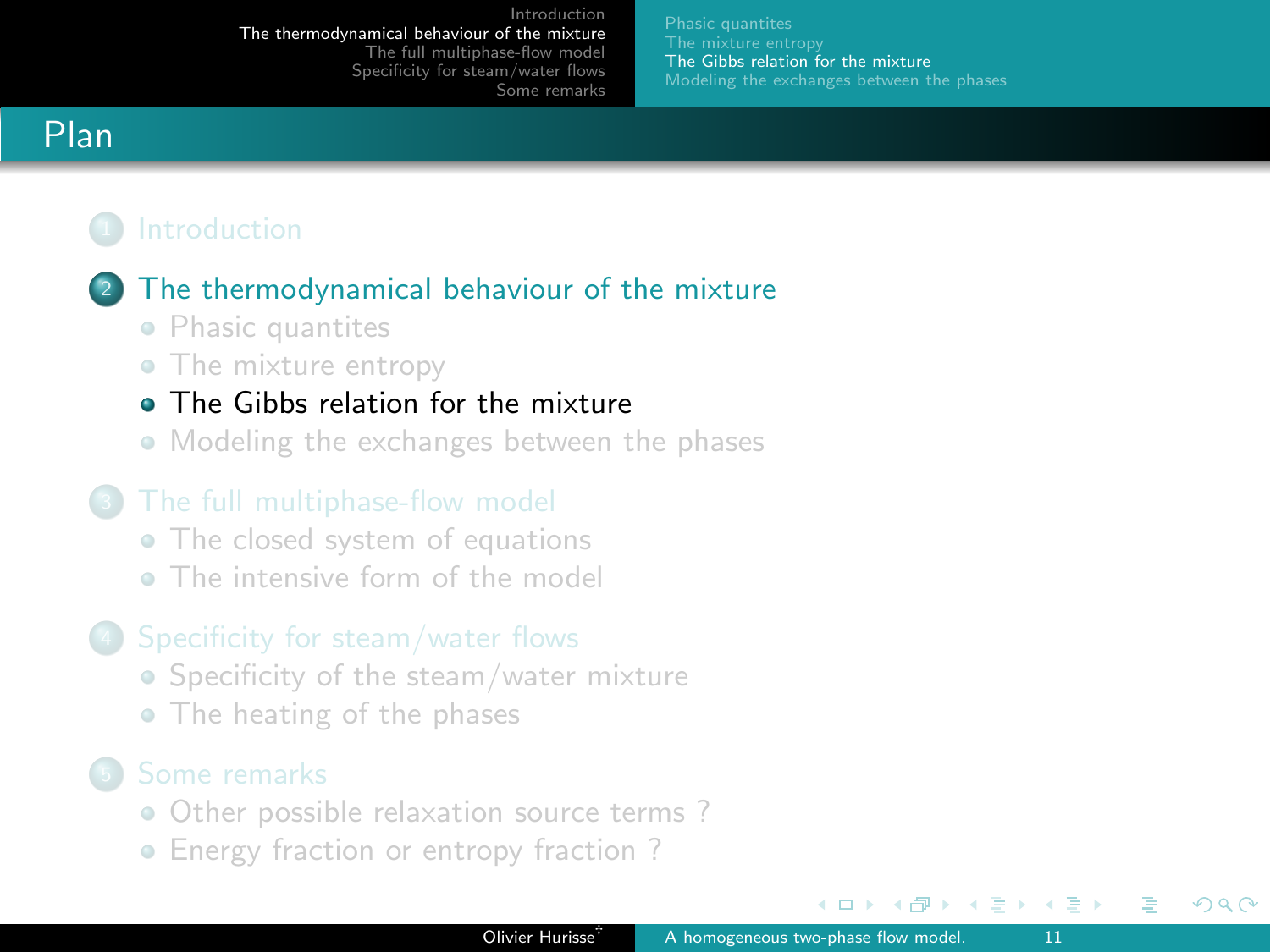[The Gibbs relation for the mixture](#page-10-0) [Modeling the exchanges between the phases](#page-14-0)

The operator d. of the previous slides can be seen as a derivative along the streamlines of the flow:

$$
d\phi_k \quad " = " \left( \frac{\partial \phi_k}{\partial t} + u_k \frac{\partial \phi_k}{\partial x} \right) dt,
$$

where  $u_k$  is the velocity of the phase k.

Since we have assumed that  $u_k = U$  for all k, the operator d. does not depend on k.

We can thus write:

$$
d\eta = \sum_k d\eta_k,
$$

and we can then exhibit a Gibbs relation for this mixture entropy using the phasic Gibbs relations.

 $\leftarrow$   $\Box$ 

ヨメ メヨメ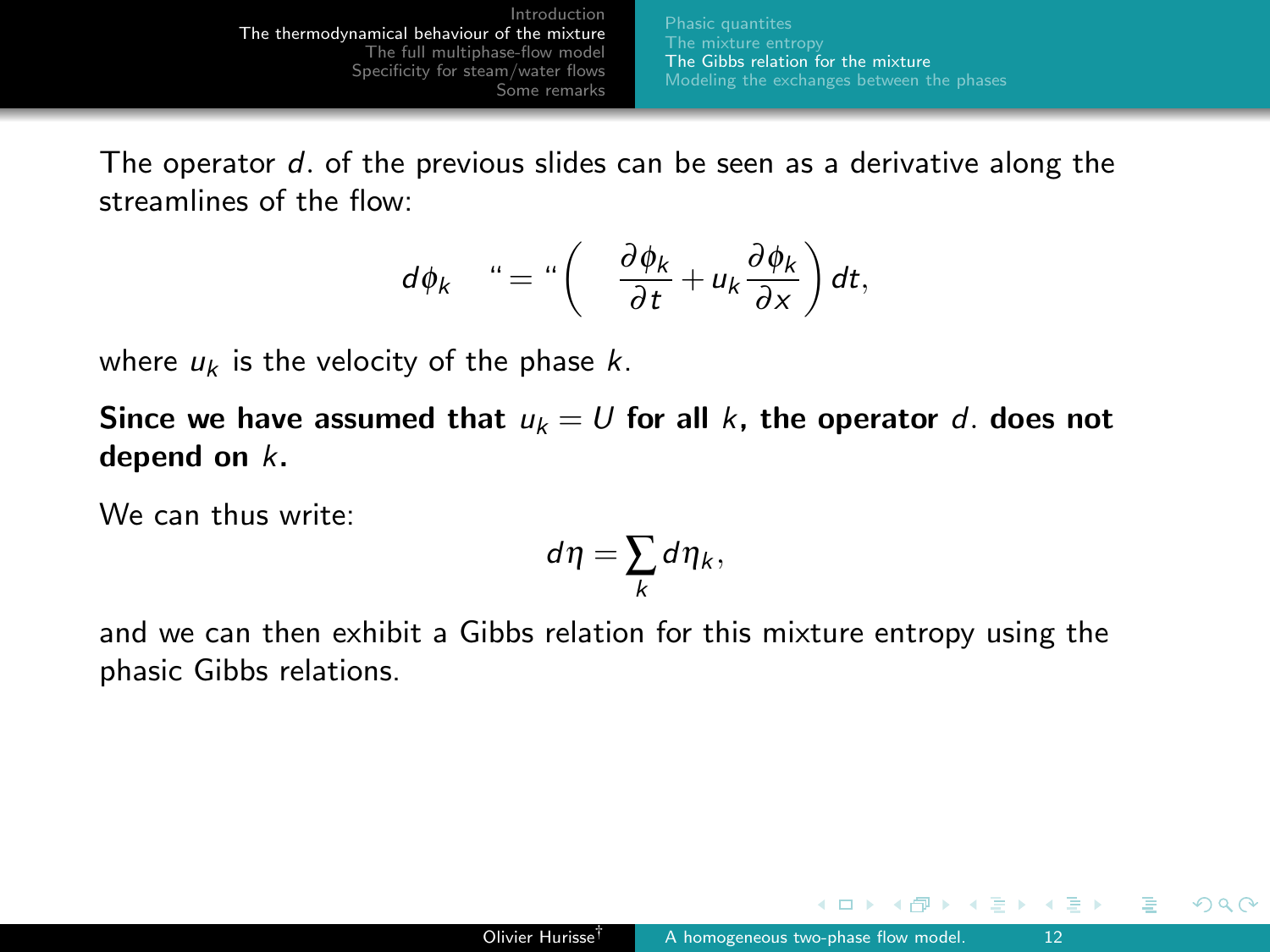[The Gibbs relation for the mixture](#page-10-0) [Modeling the exchanges between the phases](#page-14-0)

We then have:

$$
d\eta = \sum_{k} d\eta_{k} \Leftrightarrow d\eta = \sum_{k} \left( \frac{1}{\mathcal{T}_{k}} d\mathcal{E}_{k} + \frac{P_{k}}{\mathcal{T}_{k}} d\mathcal{V}_{k} - \frac{\mu_{k}}{\mathcal{T}_{k}} d\mathcal{M}_{k} \right),
$$

which by using the chain-rule  $d\phi_k = \phi \, d(\phi_k / \phi) + \phi_k / \phi \, d\phi$  yields:

$$
d\eta = \sum_{k} \left( \frac{\mathscr{E}_{k}}{\mathscr{E}} \frac{1}{T_{k}} \right) d\mathscr{E} + \sum_{k} \left( \frac{\mathscr{V}_{k}}{\mathscr{V}} \frac{P_{k}}{T_{k}} \right) d\mathscr{V} - \sum_{k} \left( \frac{\mathscr{M}_{k}}{\mathscr{M}} \frac{\mu_{k}}{T_{k}} \right) d\mathscr{M}
$$

$$
+ \sum_{k} \left( \mathscr{E} \frac{1}{T_{k}} d \left( \frac{\mathscr{E}_{k}}{\mathscr{E}} \right) + \mathscr{V} \frac{P_{k}}{T_{k}} d \left( \frac{\mathscr{V}_{k}}{\mathscr{V}} \right) - \mathscr{M} \frac{\mu_{k}}{T_{k}} d \left( \frac{\mathscr{M}_{k}}{\mathscr{M}} \right) \right).
$$

We can then identify:

- the mixture temperature  $\mathcal T$  as  $\frac{1}{\mathcal T} = \sum_k \left( \frac{\mathscr E_k}{\mathscr E} \frac{1}{\mathcal T_k} \right);$
- the mixture pressure  $P$  such that  $\frac{P}{\mathcal{T}} = \sum_k \left( \frac{\mathscr{V}_k}{\mathscr{V}} \frac{P_k}{\mathcal{T}_k} \right);$

and the mixture Gibbs enthalpy  $\mu$  such that  $\frac{\mu}{\tau} = \sum_{k} \left( \frac{\mathcal{M}_k}{\mathcal{M}} \frac{\mu_k}{\mathcal{T}_k} \right)$ .

 $\leftarrow$   $\Box$ 

つへへ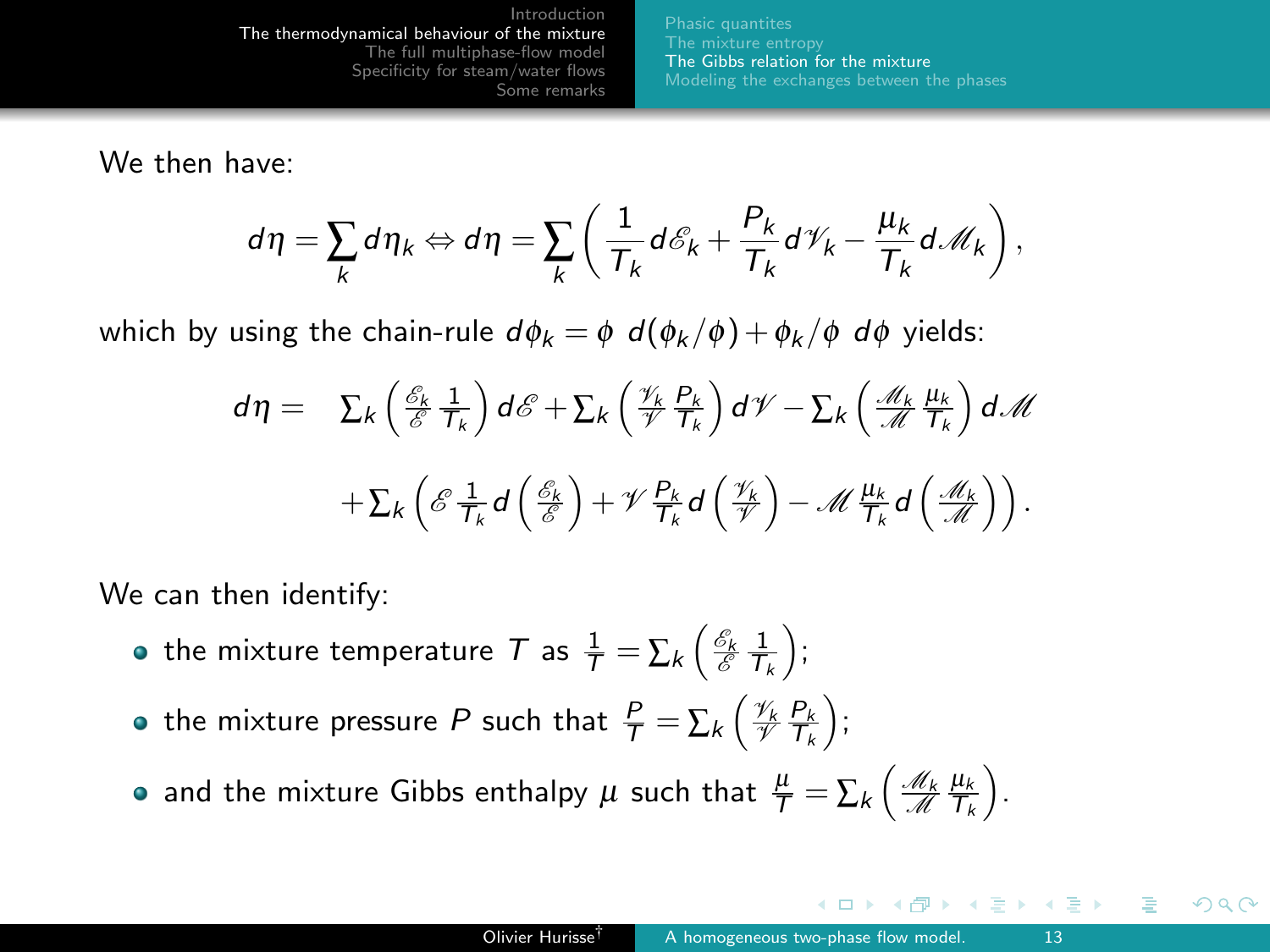[The Gibbs relation for the mixture](#page-10-0) [Modeling the exchanges between the phases](#page-14-0)

The Gibbs relation for the mixture is finally:

$$
\mathcal{T}d\eta - \underbrace{(d\mathscr{E} + P d\mathscr{V} - \mu d\mathscr{M})}_{\text{"external exchange"}} = \underbrace{\mathcal{T}\sum_{k} \left(\frac{\mathscr{E}}{\mathcal{T}_k} d\left(\frac{\mathscr{E}_k}{\mathscr{E}}\right) + \frac{\mathscr{V}P_k}{\mathcal{T}_k} d\left(\frac{\mathscr{V}_k}{\mathscr{V}}\right) - \frac{\mathscr{M}\mu_k}{\mathcal{T}_k} d\left(\frac{\mathscr{M}_k}{\mathscr{M}}\right)\right)}_{\text{exchange between the phases}}.
$$

In order to write a model, we need to define the following derivatives:

$$
d\mathscr{E}
$$
,  $d\mathscr{V}$ ,  $d\mathscr{M}$ ,  $d\left(\frac{\mathscr{E}_k}{\mathscr{E}}\right)$ ,  $d\left(\frac{\mathscr{V}_k}{\mathscr{V}}\right)$ ,  $d\left(\frac{\mathscr{M}_k}{\mathscr{M}}\right)$ .

Let's start by the terms for the exchange between the phases, which represent the thermodynamical disequilibrium effects

 $\leftarrow$   $\Box$ 

ヨメ イヨメ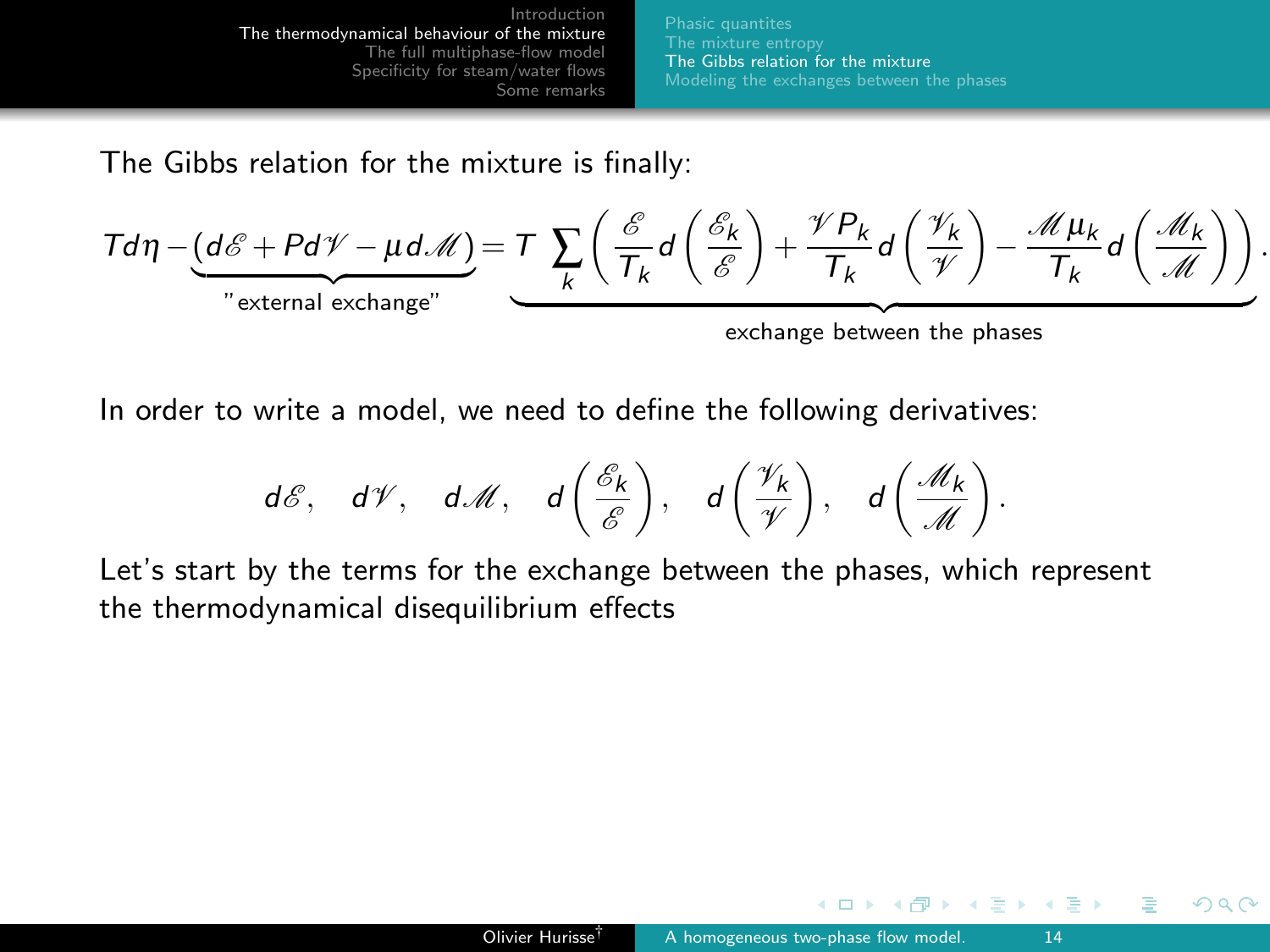[Modeling the exchanges between the phases](#page-14-0)

# <span id="page-14-0"></span>Plan



# [The thermodynamical behaviour of the mixture](#page-4-0)

- [Phasic quantites](#page-5-0)
- [The mixture entropy](#page-8-0)
- [The Gibbs relation for the mixture](#page-10-0)
- [Modeling the exchanges between the phases](#page-14-0)

- [The closed system of equations](#page-19-0)
- **[The intensive form of the model](#page-21-0)**

## <sup>4</sup> [Specificity for steam/water flows](#page-26-0)

- [Specificity of the steam/water mixture](#page-27-0)
- [The heating of the phases](#page-31-0)

- [Other possible relaxation source terms ?](#page-35-0)
- Energy fraction or entropy fraction?

 $\leftarrow$   $\Box$ 

イヨメ イヨメ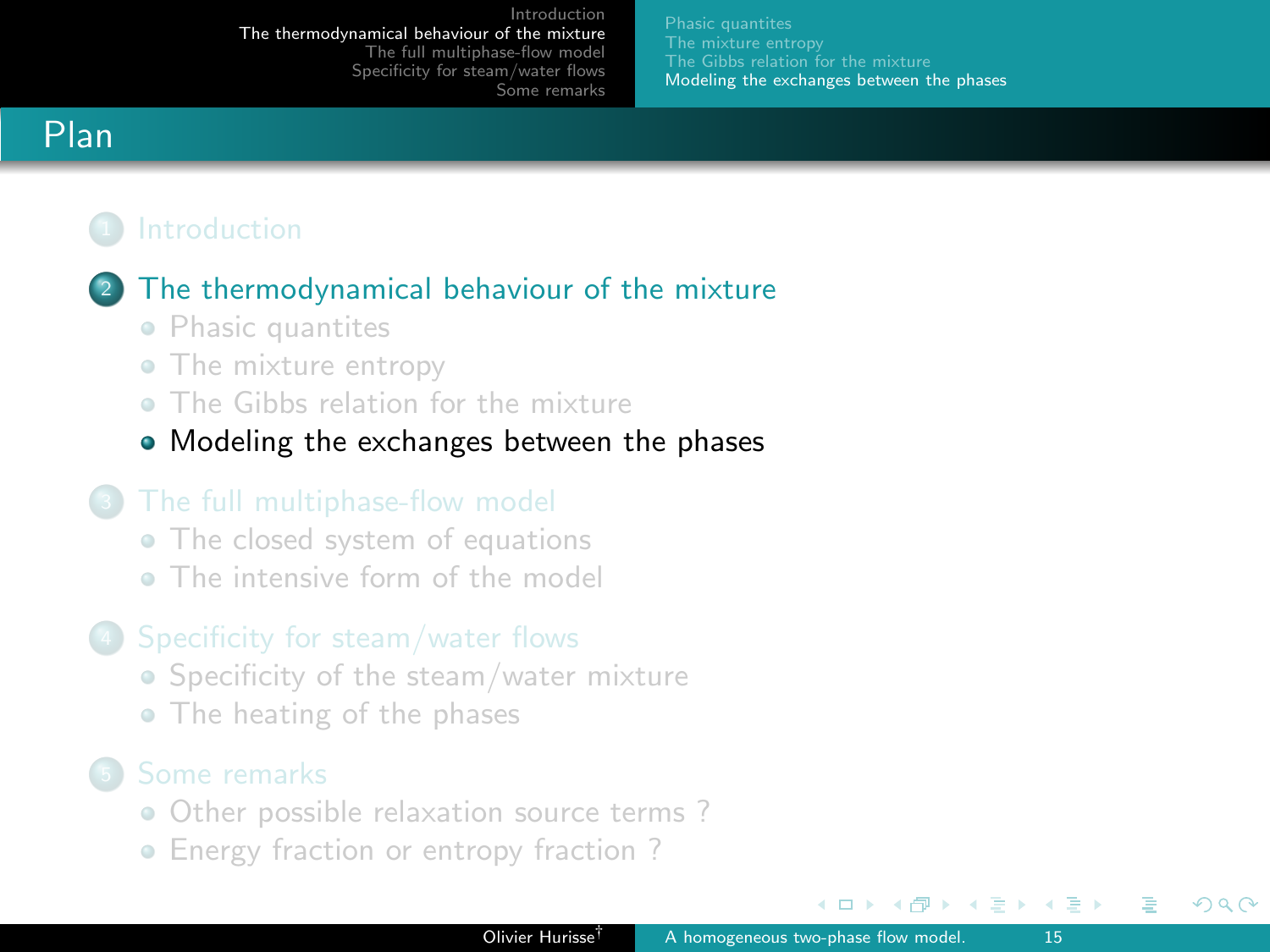[Introduction](#page-2-0) [The thermodynamical behaviour of the mixture](#page-4-0) [The full multiphase-flow model](#page-18-0) [Specificity for steam/water flows](#page-26-0) [Some remarks](#page-34-0) [Modeling the exchanges between the phases](#page-14-0)

We assume in this subsection that the mixture is a closed system, that is :

$$
d\mathscr{E}=d\mathscr{V}=d\mathscr{M}=0.
$$

We then define  $\mathscr{D}(\mathscr{V},\mathscr{M},\mathscr{E})\subset\mathscr{H}(\mathscr{M})$  as:

$$
\mathscr{D}(\mathscr{V},\mathscr{M},\mathscr{E})=\left\{W;\ W\in\mathscr{H}(\mathscr{M}), \sum_{k}\mathscr{V}_{k}=\mathscr{V}, \sum_{k}\mathscr{E}_{k}=\mathscr{E}\right\}.
$$

We can thus consider the entropy  $\tilde{\eta}$  which is strictly concave on the closed bounded set  $\mathscr{D}(\mathscr{V},\mathscr{M},\mathscr{E})$ .

Hence, we get the two following properties.

- (i) There exist a unique point  $\overline{W} = (\overline{\mathcal{V}}_k, \overline{\mathcal{M}}_k, \overline{\mathcal{E}}_k)_k$  for which  $\tilde{\eta}$  is maximum on  $\mathscr{D}(\mathscr{V},\mathscr{M},\mathscr{E})$ .
- (ii) At any point W in  $\mathscr{D}(\mathscr{V},\mathscr{M},\mathscr{E})$ , the tangent plane to  $\tilde{\eta}$  at W is above  $\tilde{\eta}$ .

So that we have the inequality:

$$
\tilde{\eta}(\overline{W}) \leq \tilde{\eta}(W) + \nabla_W(\eta) (\overline{W} - W).
$$

つへへ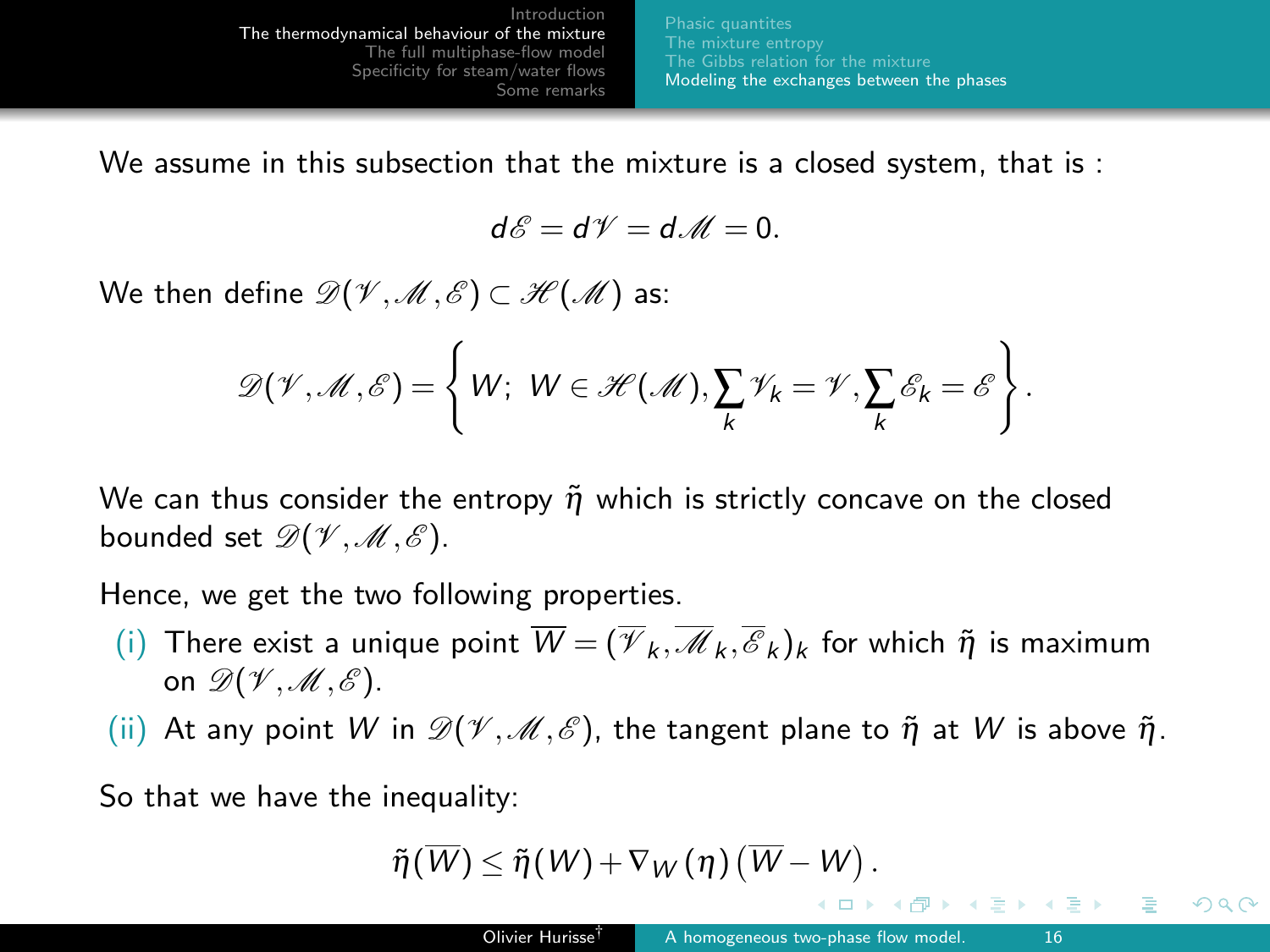[Modeling the exchanges between the phases](#page-14-0)

If we assume the following models for the exchange term [Barberon-Helluy, CAF, 2005]:

$$
\begin{cases}\n d\left(\frac{\mathscr{V}_k}{\mathscr{V}}\right) = \frac{\overline{\mathscr{V}}_k - \mathscr{V}_k}{\lambda \mathscr{V}} dt; \\
 d\left(\frac{\mathscr{M}_k}{\mathscr{M}}\right) = \frac{\overline{\mathscr{M}}_k - \mathscr{M}_k}{\lambda \mathscr{M}} dt; \\
 d\left(\frac{\mathscr{E}_k}{\mathscr{E}}\right) = \frac{\overline{\mathscr{E}}_k - \mathscr{E}_k}{\lambda \mathscr{E}} dt;\n\end{cases}
$$

where  $\lambda > 0$  is a time scale, we have the Gibbs relation on  $\mathscr{D}(\mathscr{V}, \mathscr{M}, \mathscr{E})$ :

$$
d\tilde{\eta} = (\nabla_W(\eta) dW) = \nabla_W(\eta) \left( \frac{\overline{W} - W}{\lambda} \right) dt.
$$

Due to the concavity of  $\tilde{\eta}$  this yields:

$$
d\widetilde{\eta}=\nabla_W(\eta)\left(\frac{\overline{W}-W}{\lambda}\right) dt \geq \frac{1}{\lambda}(\widetilde{\eta}(\overline{W})-\widetilde{\eta}(W)) dt,
$$

and since  $\overline{W}$  corresponds to the maximum of the entropy on  $\mathscr{D}(\mathscr{V},\mathscr{M},\mathscr{E})$ :

$$
d\widetilde{\eta}\geq \frac{1}{\lambda}(\widetilde{\eta}(\overline{W})-\widetilde{\eta}(W))\ dt\geq 0,
$$

 $\leftarrow$   $\Box$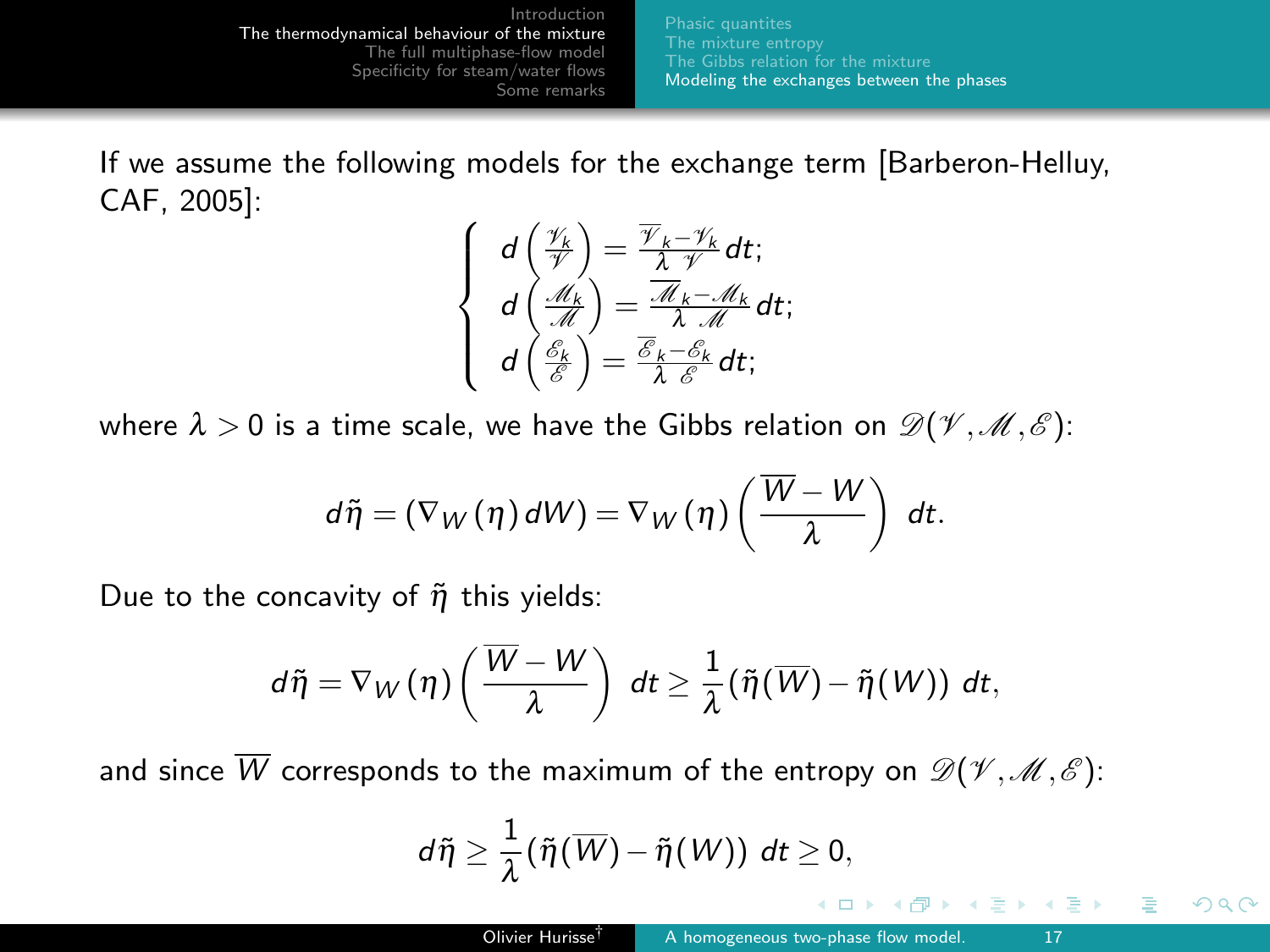[Modeling the exchanges between the phases](#page-14-0)

As a consequence, the models:

$$
\begin{cases}\n d\left(\frac{\mathscr{V}_k}{\mathscr{V}}\right) = \frac{\overline{\mathscr{V}}_k - \mathscr{V}_k}{\lambda \mathscr{V}} dt; \\
 d\left(\frac{\mathscr{M}_k}{\mathscr{M}}\right) = \frac{\overline{\mathscr{M}}_k - \mathscr{M}_k}{\lambda \mathscr{M}} dt; \\
 d\left(\frac{\mathscr{E}_k}{\mathscr{E}}\right) = \frac{\overline{\mathscr{E}}_k - \mathscr{E}_k}{\lambda \mathscr{E}} dt;\n\end{cases}
$$

ensure that the entropy of the mixture  $\tilde{\eta}$  increases in time when the mixture is a closed system (i.e.  $d\mathscr{E} = d\mathscr{V} = d\mathscr{M} = 0$ ).

### They thus fulfill the second law of thermodynamics.

Remark: These models represent one choice among others. See the last section for a discussion on that point.

 $\leftarrow$   $\Box$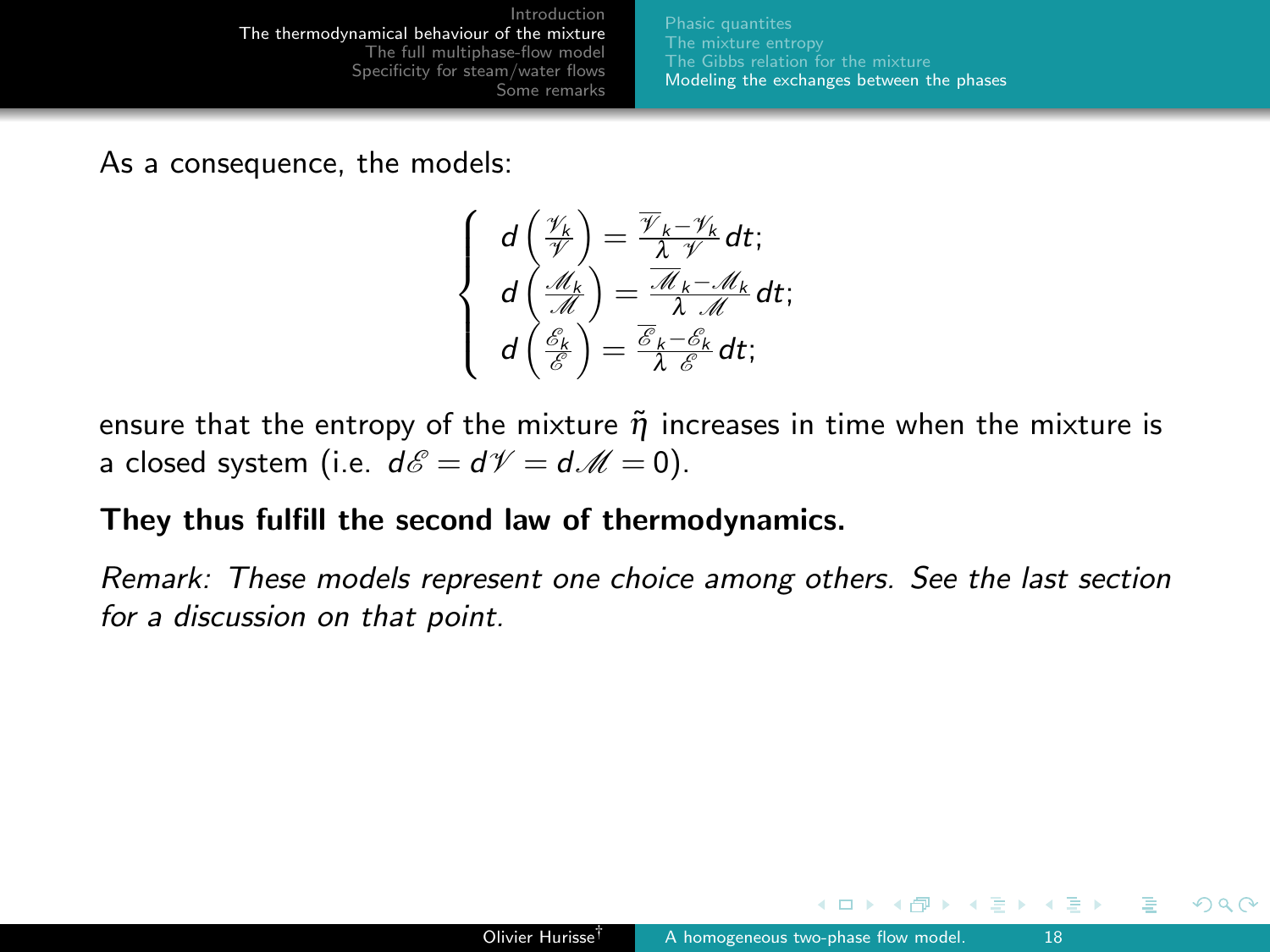# <span id="page-18-0"></span>Plan

- - [Phasic quantites](#page-5-0)
	- [The mixture entropy](#page-8-0)
	- [The Gibbs relation for the mixture](#page-10-0)
	- [Modeling the exchanges between the phases](#page-14-0)

# <sup>3</sup> [The full multiphase-flow model](#page-18-0)

- [The closed system of equations](#page-19-0)
- **[The intensive form of the model](#page-21-0)**

# <sup>4</sup> [Specificity for steam/water flows](#page-26-0)

- [Specificity of the steam/water mixture](#page-27-0)
- [The heating of the phases](#page-31-0)

- [Other possible relaxation source terms ?](#page-35-0)
- [Energy fraction or entropy fraction ?](#page-41-0)

 $\Box$ 

ミメスミメ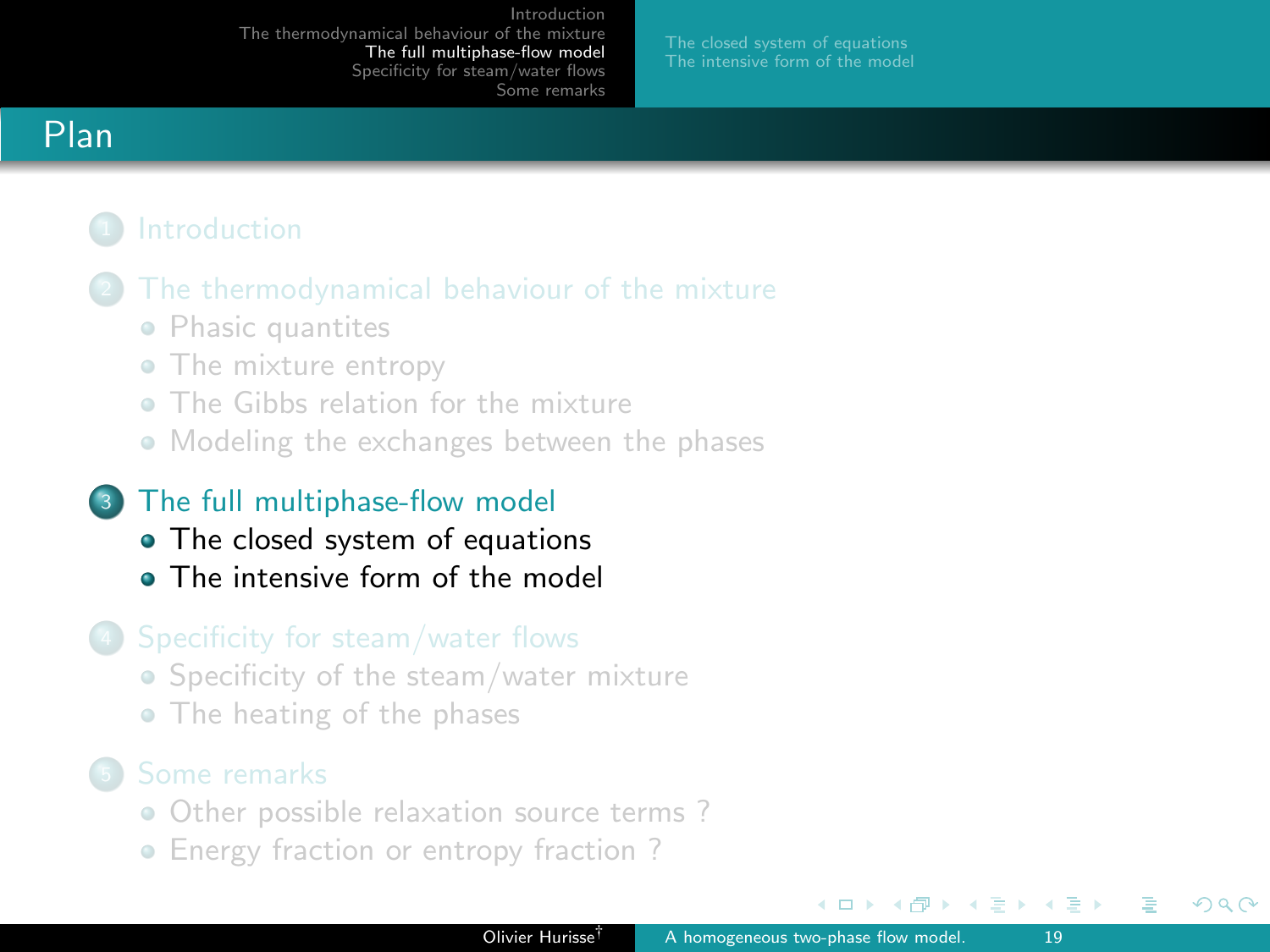[The closed system of equations](#page-19-0)

# <span id="page-19-0"></span>Plan

- - [Phasic quantites](#page-5-0)
	- [The mixture entropy](#page-8-0)
	- [The Gibbs relation for the mixture](#page-10-0)
	- [Modeling the exchanges between the phases](#page-14-0)

### <sup>3</sup> [The full multiphase-flow model](#page-18-0)

- [The closed system of equations](#page-19-0)
- **[The intensive form of the model](#page-21-0)**

### <sup>4</sup> [Specificity for steam/water flows](#page-26-0)

- [Specificity of the steam/water mixture](#page-27-0)
- [The heating of the phases](#page-31-0)

- [Other possible relaxation source terms ?](#page-35-0)
- [Energy fraction or entropy fraction ?](#page-41-0)

 $\leftarrow$   $\Box$ 

ほう メラう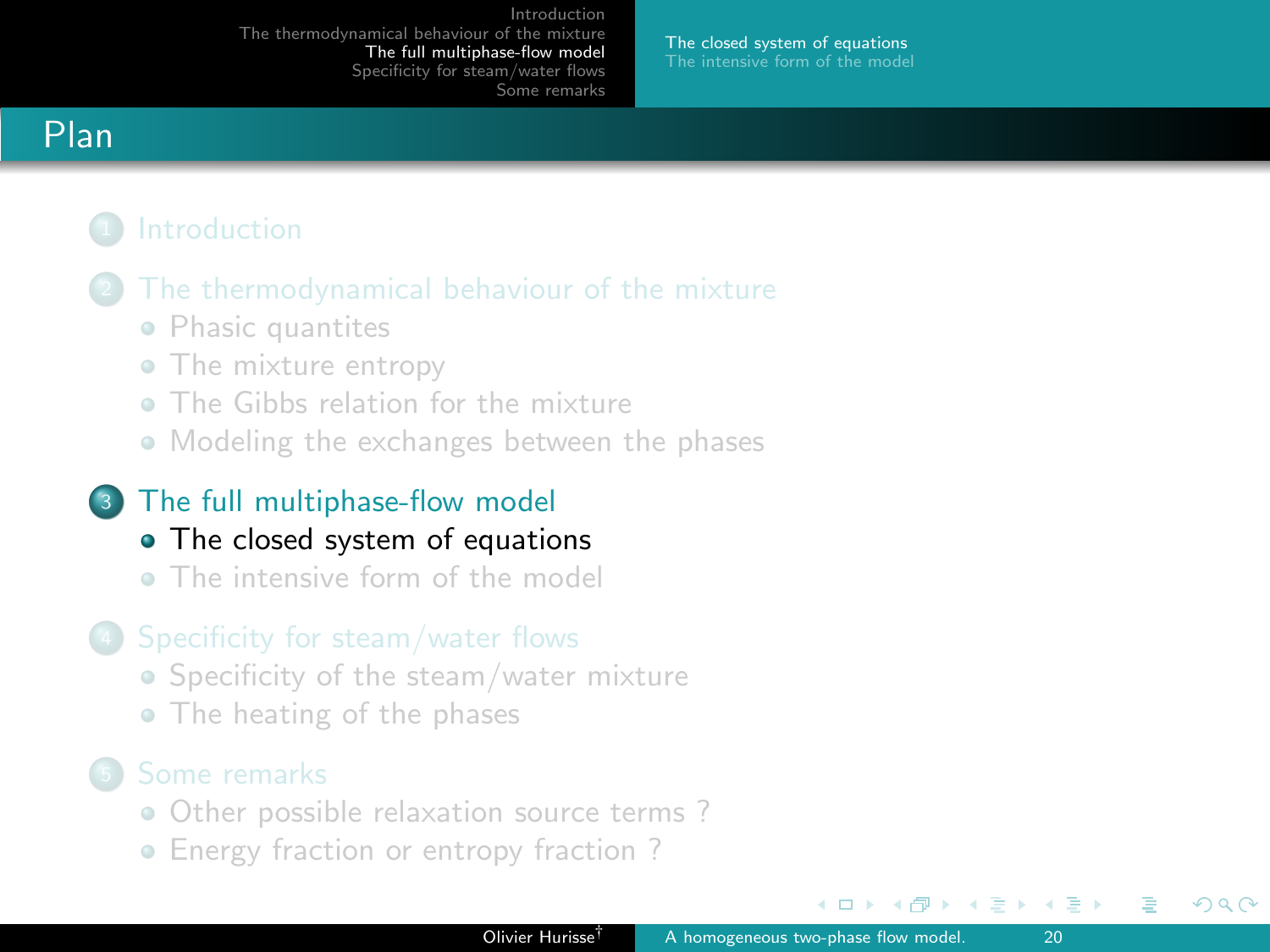[The closed system of equations](#page-19-0)

From the previous section, it remains to define  $d\mathscr{E}$ ,  $d\mathscr{V}$ , and  $d\mathscr{M}$ .

This is done in a classical manner with the following assumptions:

• the mass is conserved along the streamlines (so that we are in  $\mathcal{H}(\mathcal{M})$ ):

$$
d\mathscr{M}=0;
$$

• the variation of volume  $\mathcal V$  is due to the divergence of the velocity field U:

$$
d\mathscr{V}=\mathscr{V}\nabla_{x}\cdot(U)\,dt;
$$

 $\bullet$  the variation of the velocity U follows the Newton's law (we only consider the force due to the mixture pressure here):

$$
d(\mathcal{M} U) = -\mathcal{V}\nabla_{X}(P) dt;
$$

• the first law of thermodynamics applies to the energy  $\mathscr{E}$ :

$$
d\mathscr{E}=-Pd\mathscr{V}+Qdt.
$$

The term Q will be discussed in an other section, and it is set to zero until that section.  $-10<sup>-1</sup>$ ミメスミメ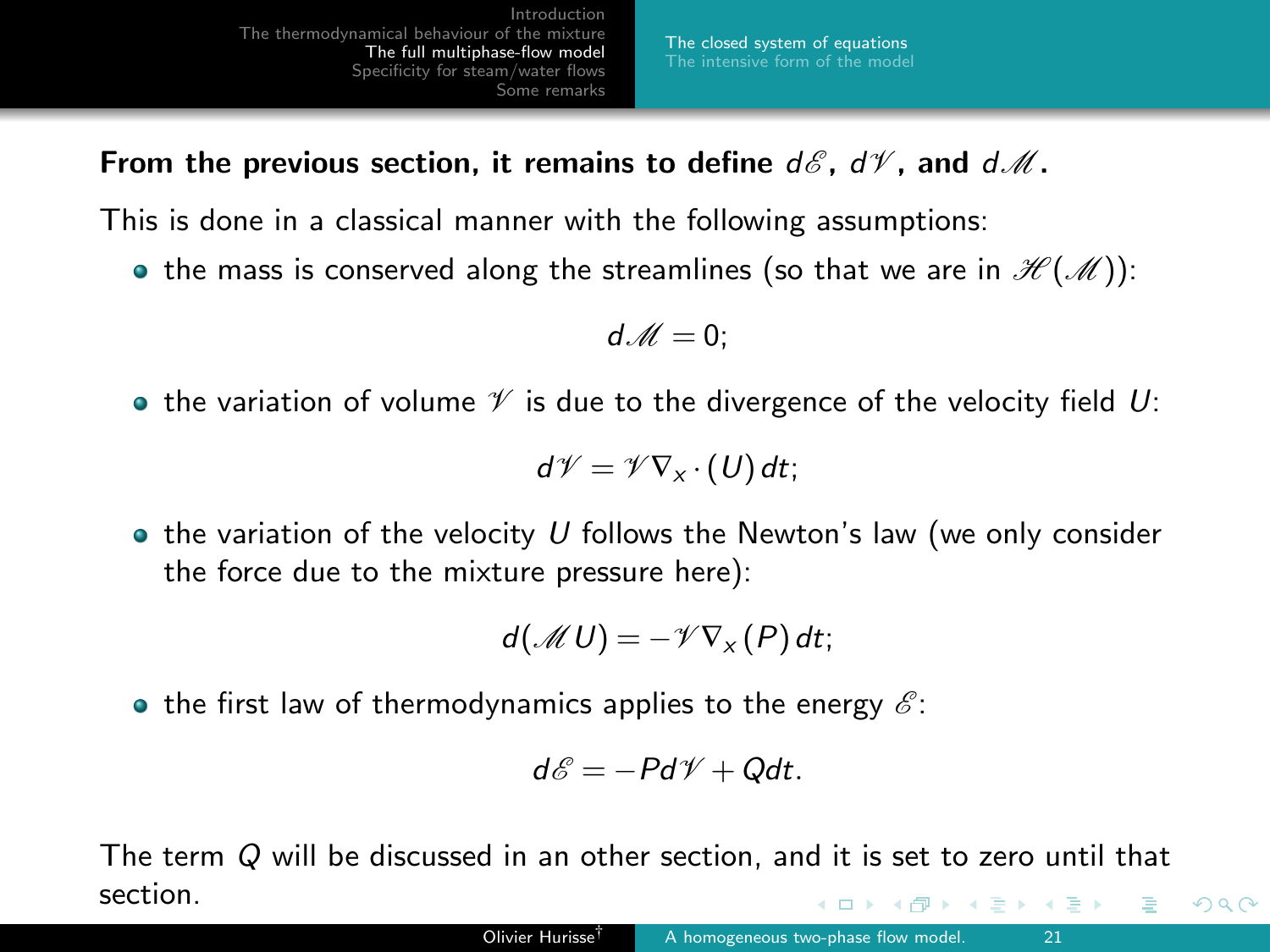[The intensive form of the model](#page-21-0)

# <span id="page-21-0"></span>Plan

- [Phasic quantites](#page-5-0)
- [The mixture entropy](#page-8-0)
- [The Gibbs relation for the mixture](#page-10-0)
- [Modeling the exchanges between the phases](#page-14-0)

## <sup>3</sup> [The full multiphase-flow model](#page-18-0)

- [The closed system of equations](#page-19-0)
- **[The intensive form of the model](#page-21-0)**

## <sup>4</sup> [Specificity for steam/water flows](#page-26-0)

- [Specificity of the steam/water mixture](#page-27-0)
- [The heating of the phases](#page-31-0)

- [Other possible relaxation source terms ?](#page-35-0)
- [Energy fraction or entropy fraction ?](#page-41-0)

 $\leftarrow$   $\Box$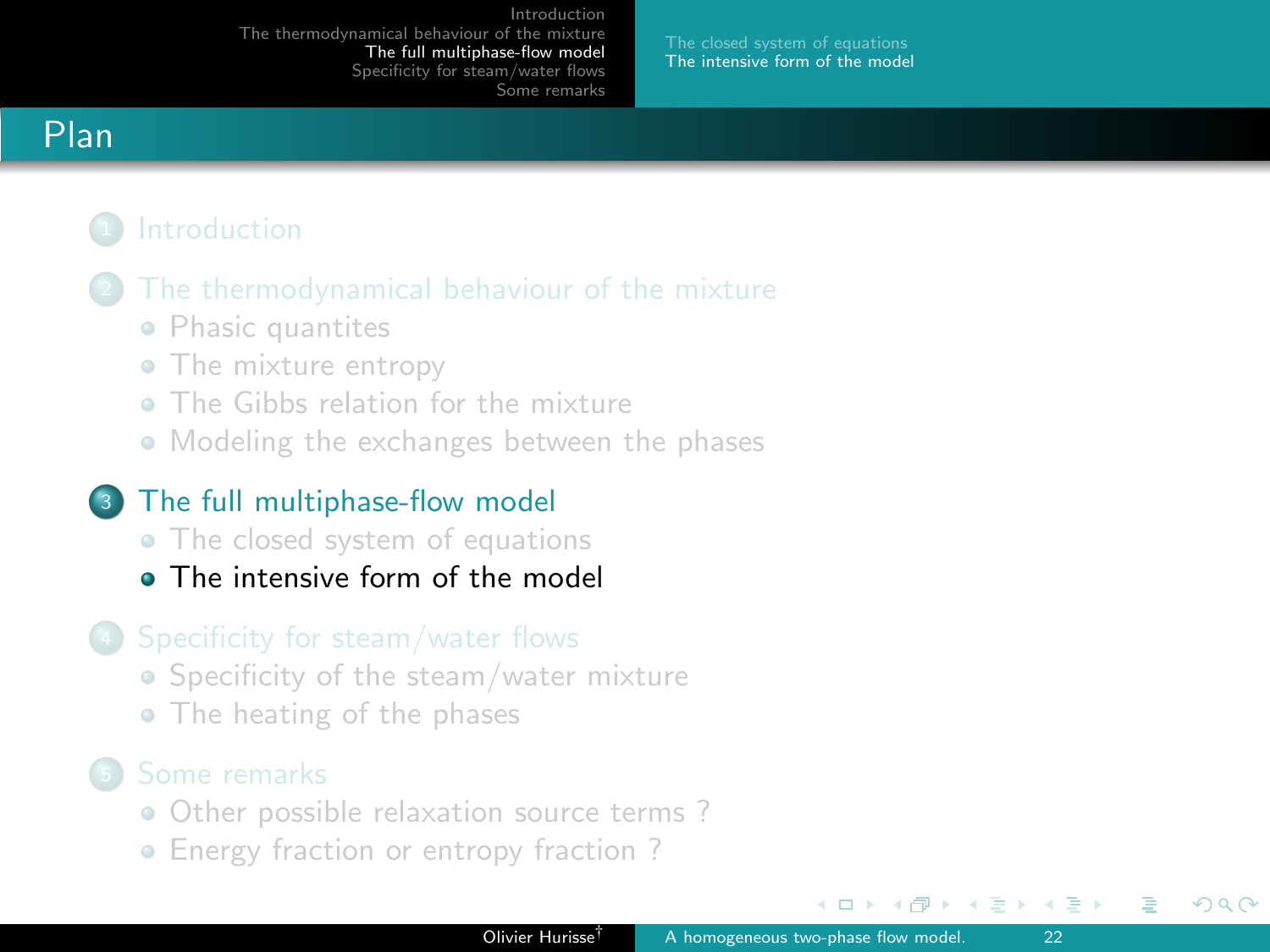[The intensive form of the model](#page-21-0)

We first introduce a notation to deal with the dimension of the variables: for instance for a mass  $M$  which is in  $\mathit{kg}$ , we set  $M = M' \mathbb{I}_{\mathit{kg}}$ , where  $M'$  has no dimension and  $\mathbb{I}_{kq}$  is equal to 1 kg.

We then apply this to the phasic entropy  $\eta_k$  (in  $J/K$ ) and we use the property:

$$
\forall a \in \mathbb{R}^+, \eta_k(a\mathscr{V}_k, a\mathscr{M}_k, a\mathscr{E}_k) = a\eta_k(\mathscr{V}_k, \mathscr{M}_k, \mathscr{E}_k).
$$

We have:

$$
\frac{1}{\mathscr{M}_k}\eta_k(\mathscr{V}_k,\mathscr{M}_k,\mathscr{E}_k)=\frac{1}{\mathbb{I}_{kg}}\eta_k\left(\frac{\mathscr{V}_k}{\mathscr{M}'_k},\frac{\mathscr{M}_k}{\mathscr{M}'_k},\frac{\mathscr{E}_k}{\mathscr{M}'_k}\right)=\frac{1}{\mathbb{I}_{kg}}\eta_k\left(\frac{\mathscr{V}_k}{\mathscr{M}_k}\mathbb{I}_{kg},\mathbb{I}_{kg},\frac{\mathscr{E}_k}{\mathscr{M}_k}\mathbb{I}_{kg}\right)
$$

 $\leftarrow$   $\Box$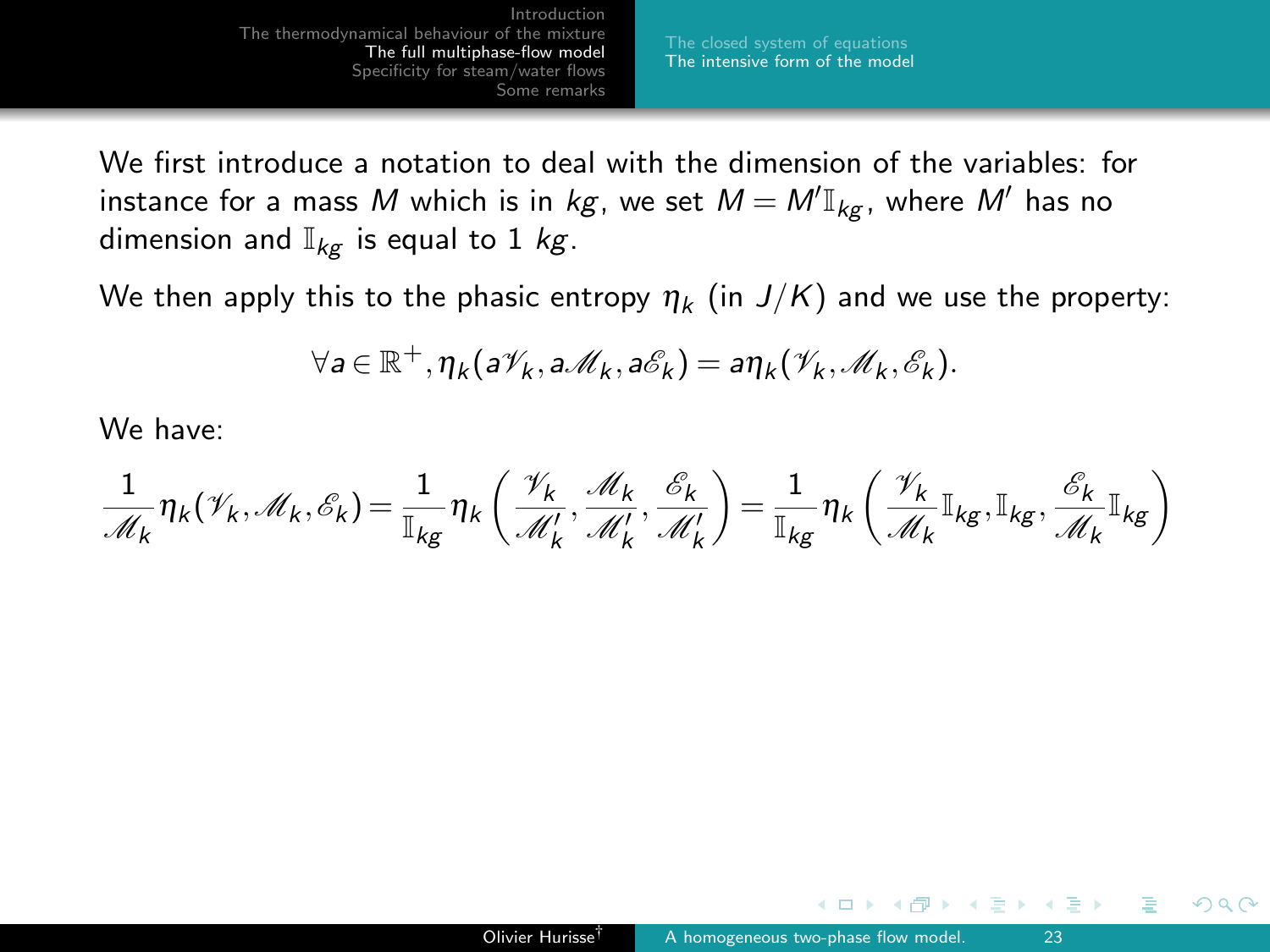[The intensive form of the model](#page-21-0)

We can thus define a specific entropy  $s_k$  (in  $J/K/kg$ ), a specific volume  $\tau_k$  (in  $m^3/kg$ ) and a specific internal energy  $e_k$  (in  $J/kg$ ) as:

$$
s_k(\tau_k, e_k) = \frac{1}{\mathbb{I}_{kg}} \eta_k(\tau_k \mathbb{I}_{kg}, \mathbb{I}_{kg}, e_k \mathbb{I}_{kg}): \quad \tau_k = \frac{\mathscr{V}_k}{\mathscr{M}_k}; \quad e_k = \frac{\mathscr{E}_k}{\mathscr{M}_k}.
$$

This specific entropy  $s_k$  corresponds to the entropy for one unit of mass, so that  $s_k$  is strictly concave with respect to  $(\tau_k, e_k)$ .

Moreover, we have for the temperature:

$$
\frac{1}{T_k} = \frac{\partial \eta_k}{\partial \mathscr{E}_k} \frac{1}{|\mathscr{V}_k \mathscr{M}_k} = \frac{\partial (\eta_k/\mathscr{M}_k)}{\partial (\mathscr{E}_k/\mathscr{M}_k)} \frac{1}{|\mathscr{V}_k \mathscr{M}_k} = \frac{\partial s_k}{\partial e_k} \frac{1}{|\tau_k|}
$$

and for the pressure:

$$
\frac{P_k}{T_k} = \frac{\partial s_k}{\partial \tau_k}\Big|_{e_k}
$$

By dividing  $\eta$  by  $\mathcal M$ , we can also define a specific mixture entropy s as:

$$
s\left(\frac{\mathcal{M}_1}{\mathcal{M}},\tau_1,e_1,\frac{\mathcal{M}_2}{\mathcal{M}},\tau_2,e_2,...\right)=\sum_k\frac{\mathcal{M}_k}{\mathcal{M}}s_k(\tau_k,e_k).
$$

.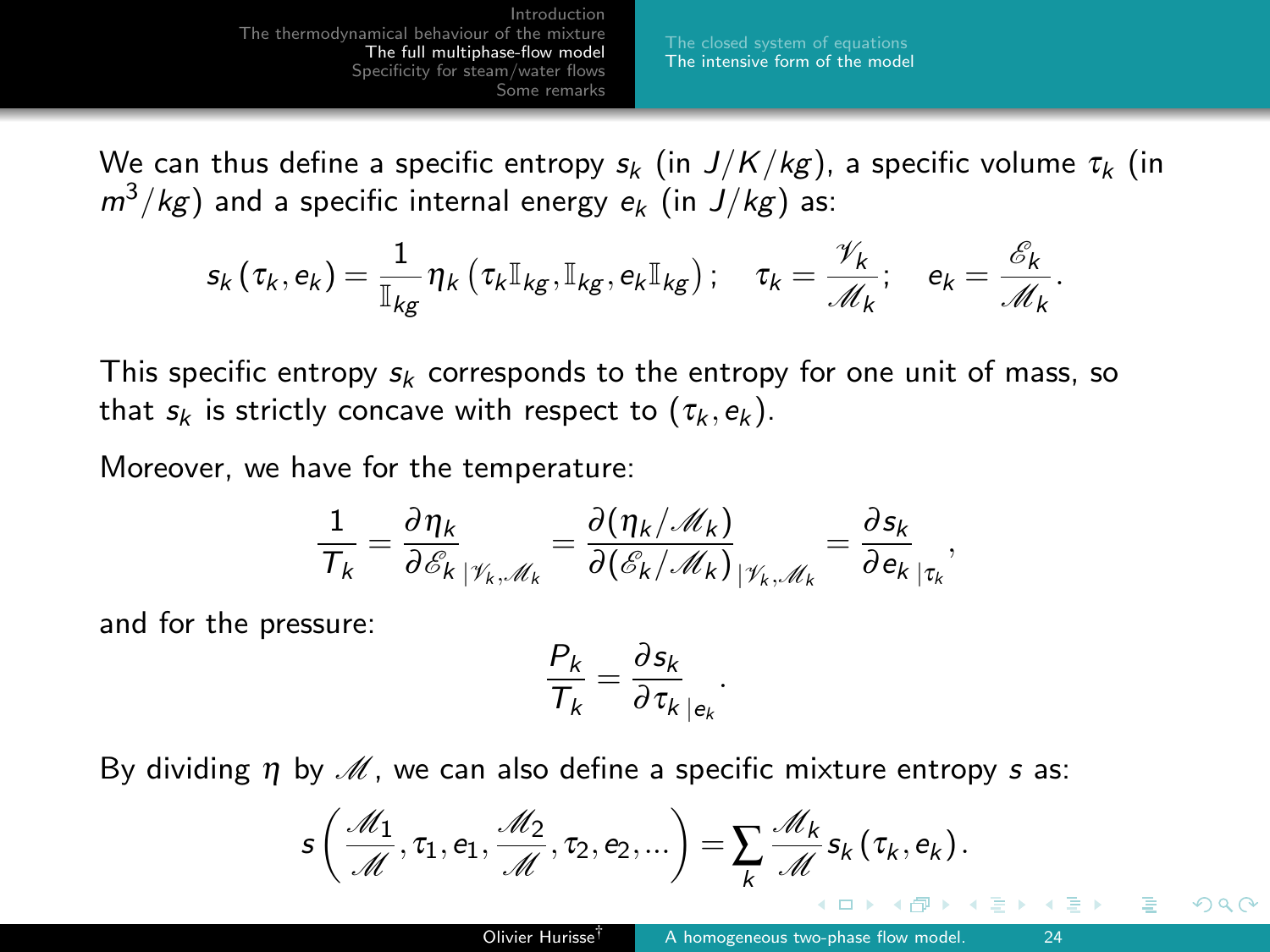We define the volume fractions  $\alpha_k$ , the mass fractions  $y_k$  and the energy fractions  $z_k$  as:

$$
\alpha_k = \frac{\gamma_k}{\gamma}
$$
,  $y_k = \frac{\mathcal{M}_k}{\mathcal{M}}$ ,  $z_k = \frac{\mathcal{E}_k}{\mathcal{E}}$ .

We obviously have  $\sum_k \alpha_k = \sum_k y_k = \sum_k z_k = 1$ .

Remark:  $\sum_{k} \alpha_k = 1$  because of the phases are immiscible !

We define the equilibrium fractions associated with the equilibrium state  $\overline{W}$ :

$$
\overline{\alpha}_k = \frac{\overline{\mathscr{V}}_k}{\mathscr{V}}, \quad \overline{\mathscr{Y}}_k = \frac{\overline{\mathscr{M}}_k}{\mathscr{M}}, \quad \overline{\mathsf{z}}_k = \frac{\overline{\mathscr{E}}_k}{\mathscr{E}}.
$$

The specific volume, mixture density and specific internal energy are:

$$
\tau = \frac{\mathcal{V}}{\mathcal{M}} = \sum_k y_k \tau_k, \quad \rho = \frac{1}{\tau} = \sum_k \alpha_k \rho_k, \quad e = \frac{\mathcal{E}}{\mathcal{M}} = \sum_k y_k e_k.
$$

Then after some calculations ...

 $\leftarrow$   $\Box$ 

きょうきょ

つへへ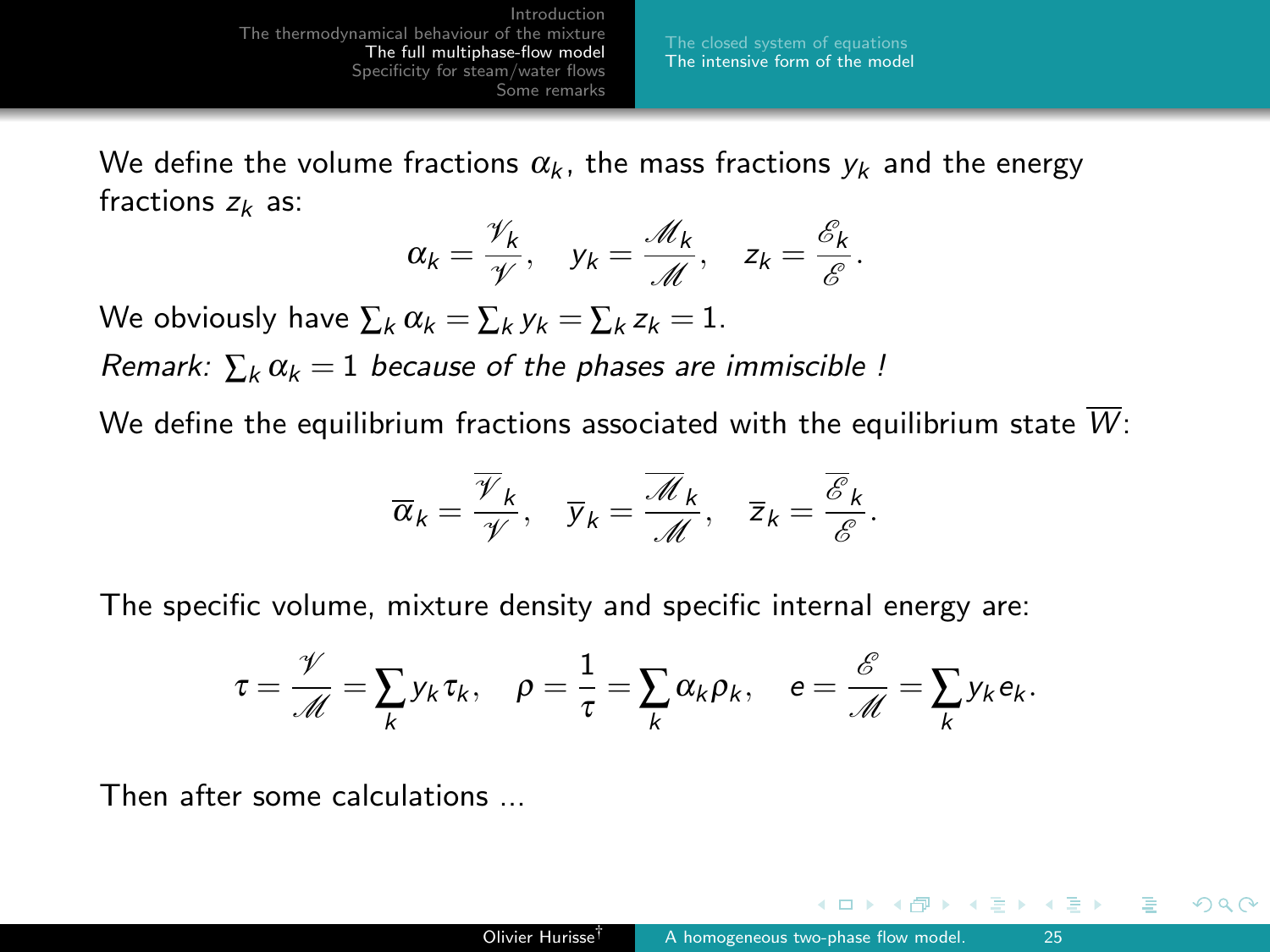[The intensive form of the model](#page-21-0)

<span id="page-25-0"></span>
$$
d\mathcal{M} = 0; \qquad \Longleftrightarrow \qquad \text{none}
$$
\n
$$
d\left(\frac{\mathcal{H}_k}{\mathcal{V}}\right) = \frac{\overline{\mathcal{V}}_k - \mathcal{V}_k}{\lambda \mathcal{V}} dt; \qquad \Longleftrightarrow \qquad \frac{\partial}{\partial t} (\rho \alpha_k) + \nabla_x \cdot (\rho U \alpha_k) = \rho \frac{\overline{\alpha}_k - \alpha}{\lambda};
$$
\n
$$
d\left(\frac{\mathcal{A}_k}{\mathcal{M}}\right) = \frac{\overline{\mathcal{M}}_k - \mathcal{M}_k}{\lambda \mathcal{M}} dt; \qquad \Longleftrightarrow \qquad \frac{\partial}{\partial t} (\rho \gamma_k) + \nabla_x \cdot (\rho U \gamma_k) = \rho \frac{\overline{\alpha}_k - \gamma}{\lambda};
$$
\n
$$
d\left(\frac{\mathcal{E}_k}{\mathcal{E}}\right) = \frac{\overline{\mathcal{E}}_k - \mathcal{E}_k}{\lambda \mathcal{E}} dt; \qquad \Longleftrightarrow \qquad \frac{\partial}{\partial t} (\rho z_k) + \nabla_x \cdot (\rho U z_k) = \rho \frac{\overline{\alpha}_k - \gamma}{\lambda};
$$
\n
$$
d\mathcal{V} = \mathcal{V} \nabla_x \cdot (U) dt; \qquad \Longleftrightarrow \qquad \frac{\partial}{\partial t} (\rho + \nabla_x \cdot (\rho U) = 0;
$$
\n
$$
d(\mathcal{M} U) = -\mathcal{V} \nabla_x (P) dt; \qquad \Longleftrightarrow \qquad \frac{\partial}{\partial t} (\rho U) + \nabla_x \cdot (\rho U \otimes U + P I_3) = 0;
$$
\n
$$
d\mathcal{E} = -P d\mathcal{V}; \qquad \Longleftrightarrow \qquad \frac{\partial}{\partial t} (\rho E) + \nabla_x \cdot (U(\rho E + P)) = 0,
$$

with the total energy  $E = e + U^2/2.$ 

We get a multiphase flow model in conservative form, that allows to deal with immiscible components and accounts for the thermodynamical disequilibrium between the phases.

 $\leftarrow$   $\Box$ 

 $\lambda$  =  $\lambda$ 

 $\equiv$   $\rightarrow$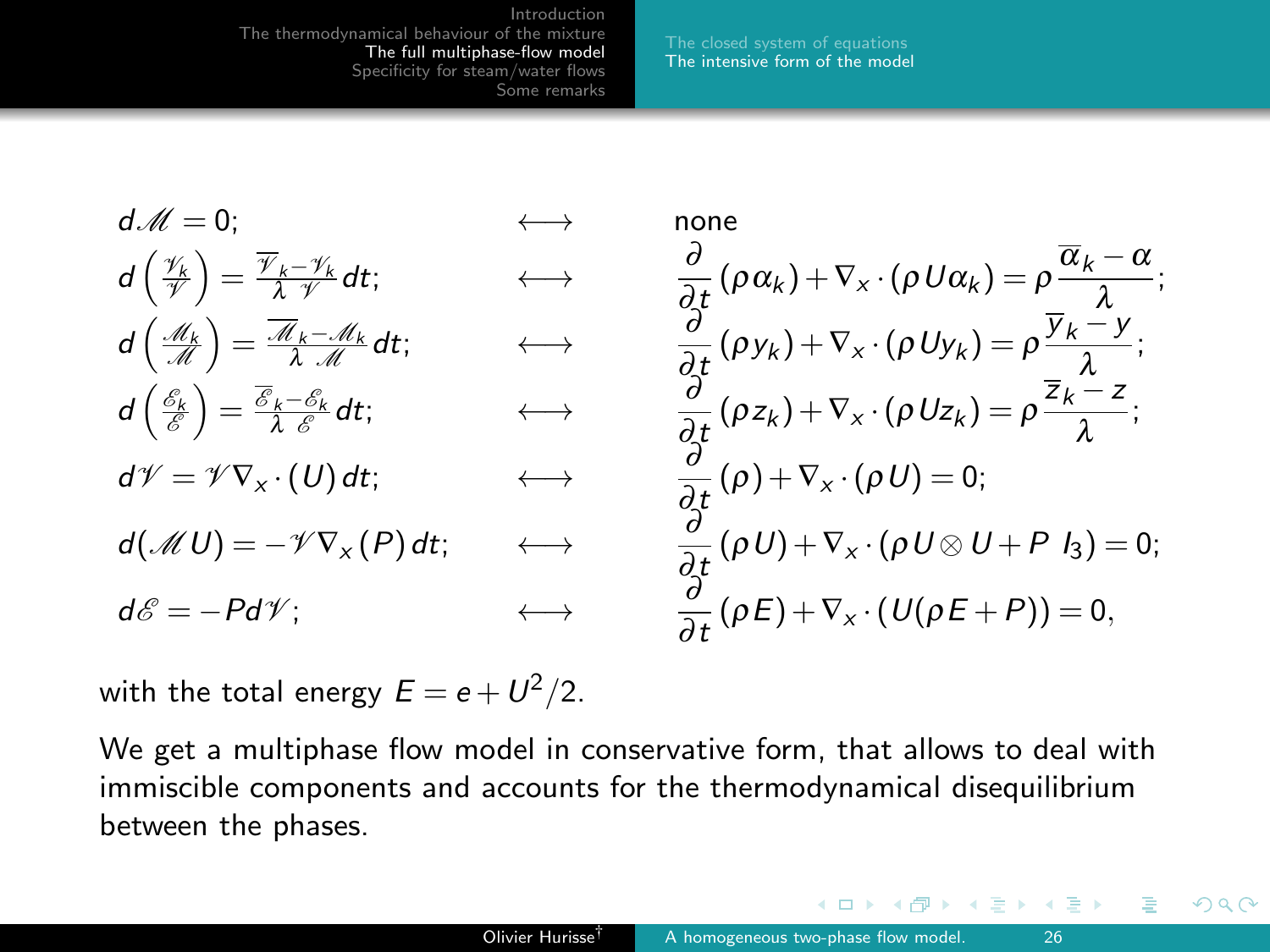# <span id="page-26-0"></span>Plan

- [Phasic quantites](#page-5-0)
- [The mixture entropy](#page-8-0)
- [The Gibbs relation for the mixture](#page-10-0)
- [Modeling the exchanges between the phases](#page-14-0)

- [The closed system of equations](#page-19-0)
- **[The intensive form of the model](#page-21-0)**

# <sup>4</sup> [Specificity for steam/water flows](#page-26-0)

- [Specificity of the steam/water mixture](#page-27-0)
- [The heating of the phases](#page-31-0)

- [Other possible relaxation source terms ?](#page-35-0)
- Energy fraction or entropy fraction?

 $\Box$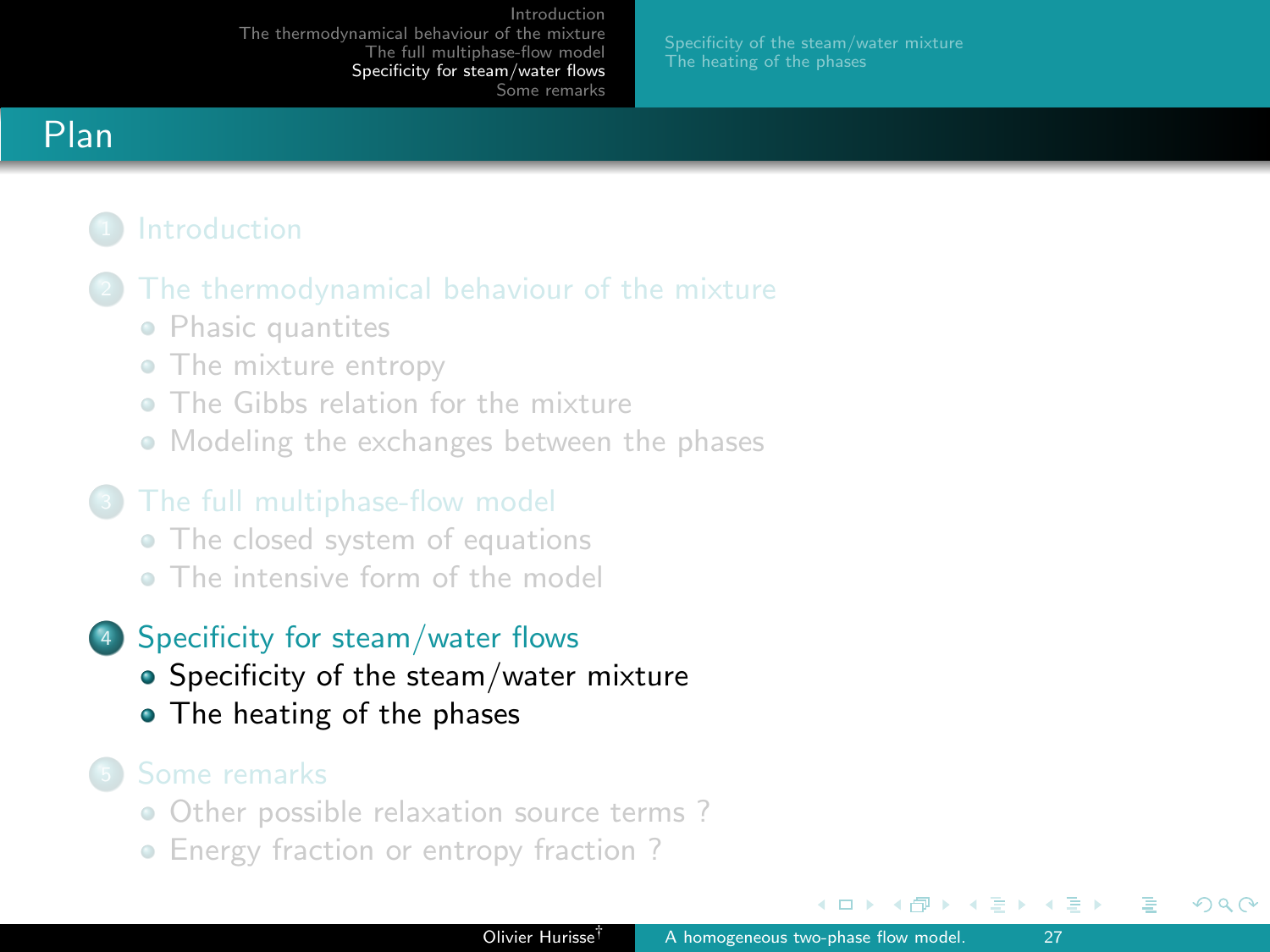[Specificity of the steam/water mixture](#page-27-0)

# <span id="page-27-0"></span>Plan

- [Phasic quantites](#page-5-0)
- [The mixture entropy](#page-8-0)
- [The Gibbs relation for the mixture](#page-10-0)
- [Modeling the exchanges between the phases](#page-14-0)

- [The closed system of equations](#page-19-0)
- **[The intensive form of the model](#page-21-0)**

## <sup>4</sup> [Specificity for steam/water flows](#page-26-0)

## • [Specificity of the steam/water mixture](#page-27-0)

• [The heating of the phases](#page-31-0)

- [Other possible relaxation source terms ?](#page-35-0)
- Energy fraction or entropy fraction?

 $\Box$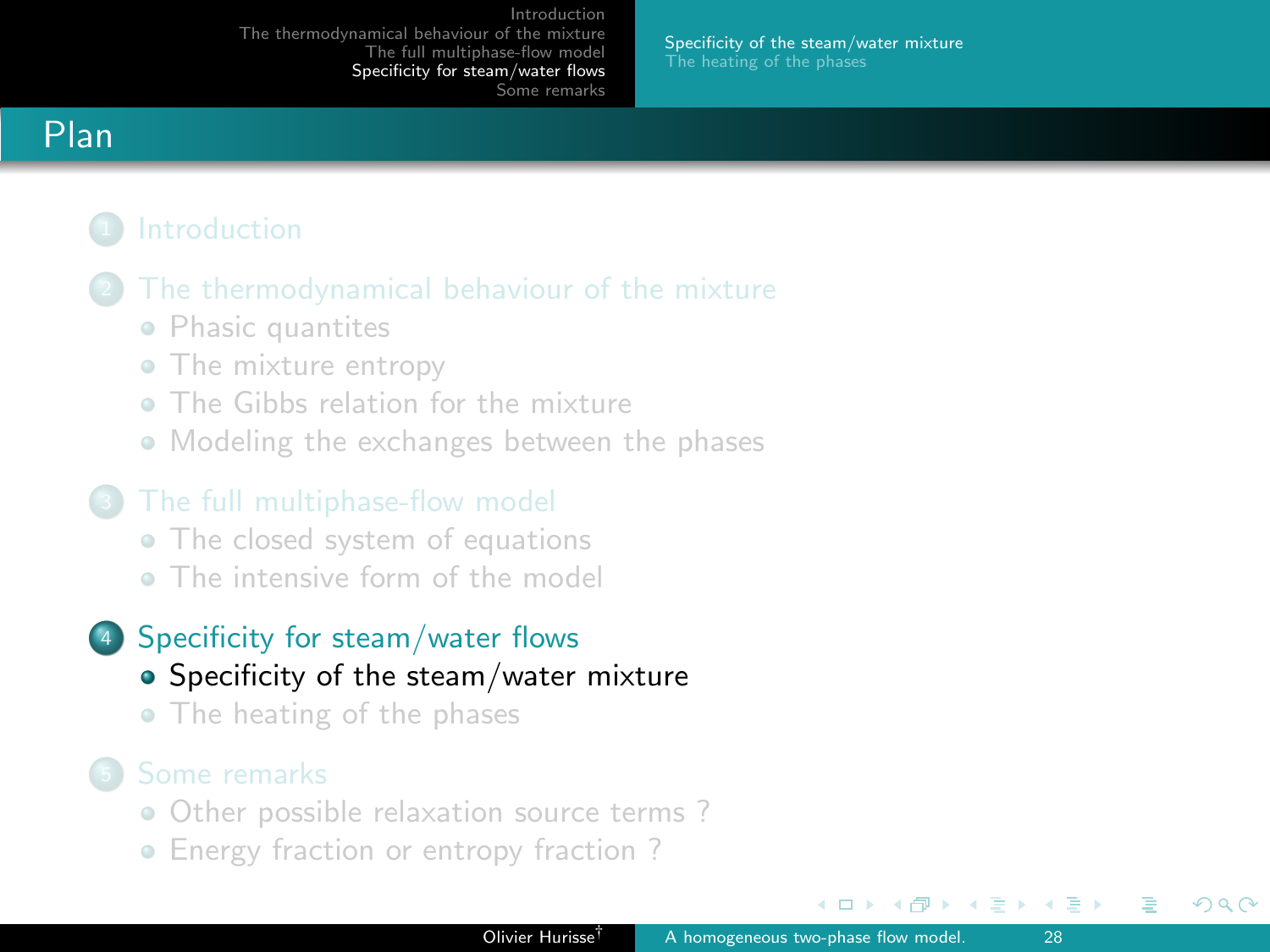[Specificity of the steam/water mixture](#page-27-0)

In the following, we set:

- phase 1 for the steam
- phase 2 for the liquid water

Since we still have:

$$
\mathscr{V} = \mathscr{V}_1 + \mathscr{V}_2 \Rightarrow 0 = d\left(\frac{\mathscr{V}_1}{\mathscr{V}}\right) + d\left(\frac{\mathscr{V}_2}{\mathscr{V}}\right),
$$
  

$$
\mathscr{M} = \mathscr{M}_1 + \mathscr{M}_2 \Rightarrow 0 = d\left(\frac{\mathscr{M}_1}{\mathscr{M}}\right) + d\left(\frac{\mathscr{M}_2}{\mathscr{M}}\right),
$$
  

$$
\mathscr{E} = \mathscr{E}_1 + \mathscr{E}_2 \Rightarrow 0 = d\left(\frac{\mathscr{E}_1}{\mathscr{E}}\right) + d\left(\frac{\mathscr{E}_2}{\mathscr{E}}\right),
$$

and thanks to the closure laws for  $dV$ ,  $dM$  and  $d\mathscr{E}$ , the Gibbs relation for the mixture:

$$
T d\tilde{\eta} - \underbrace{(d\mathscr{E} + P d\mathscr{V} - \mu d\mathscr{M})}_{\text{external exchange}^{\text{''}} = 0} = T \sum_{k} \left( \frac{\mathscr{E}}{T_k} d\left(\frac{\mathscr{E}_k}{\mathscr{E}}\right) + \frac{\mathscr{V} P_k}{T_k} d\left(\frac{\mathscr{V}_k}{\mathscr{V}}\right) - \frac{\mathscr{M} \mu_k}{T_k} d\left(\frac{\mathscr{M}_k}{\mathscr{M}}\right) \right).
$$

becomes:

$$
d\widetilde{\eta} = \mathscr{V}\left(\frac{P_1}{T_1} - \frac{P_2}{T_2}\right)d\left(\frac{\mathscr{V}_1}{\mathscr{V}}\right) + \mathscr{M}\left(\frac{\mu_2}{T_2} - \frac{\mu_1}{T_1}\right)d\left(\frac{\mathscr{M}_1}{\mathscr{M}}\right) + \mathscr{E}\left(\frac{1}{T_1} - \frac{1}{T_2}\right)d\left(\frac{\mathscr{E}_1}{\mathscr{E}}\right).
$$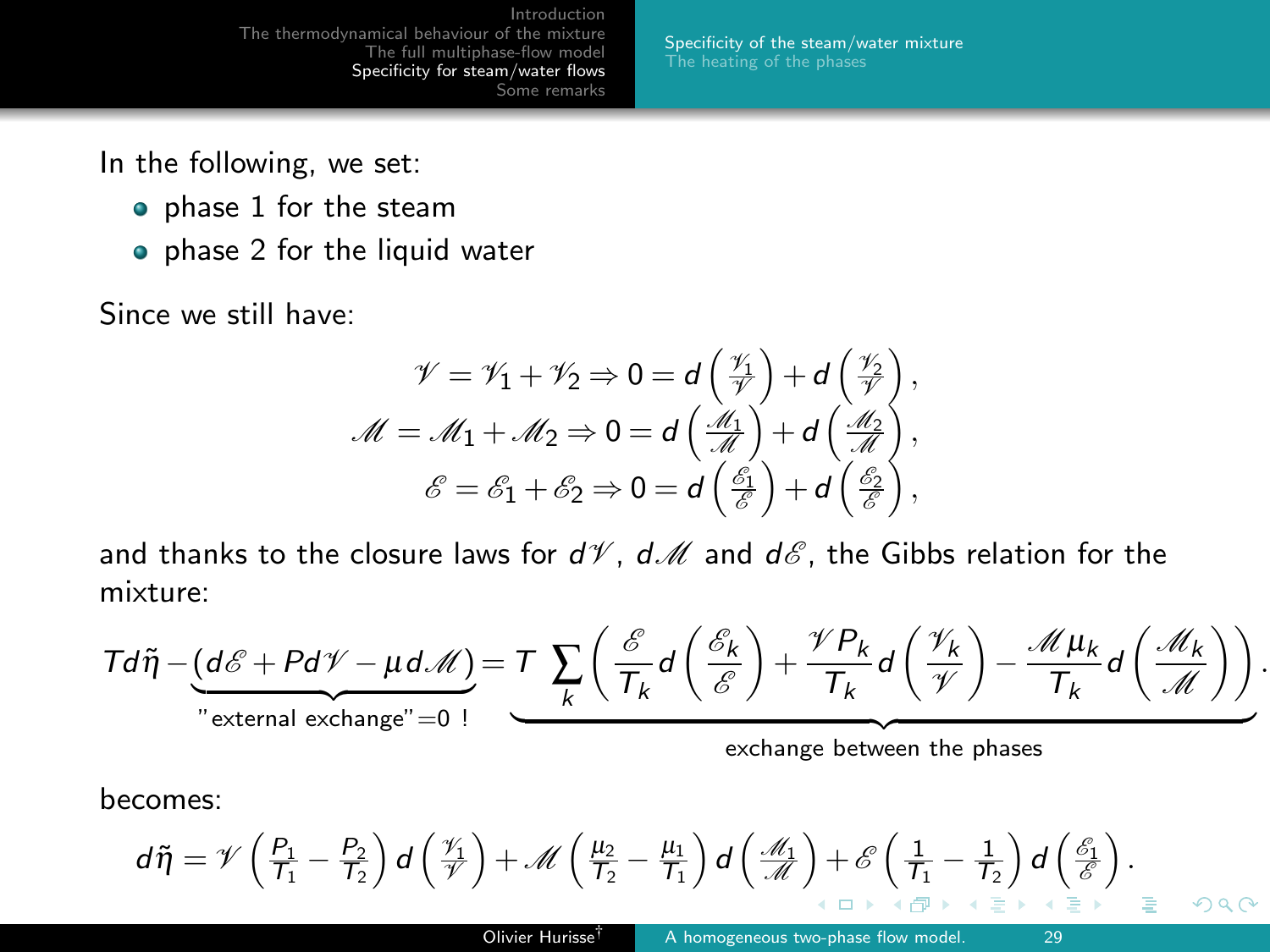[Specificity of the steam/water mixture](#page-27-0)

Hence, when the equilibrium between the three phases is reached, i.e. when  $d\tilde{\eta} = 0$ , i.e. when  $W = \overline{W}$ , we have:

$$
P_1(\overline{\mathscr{V}_1},\overline{\mathscr{M}_1},\overline{\mathscr{E}_1})=P_2(\overline{\mathscr{V}_2},\overline{\mathscr{M}_2},\overline{\mathscr{E}_2}),T_1(\overline{\mathscr{V}_1},\overline{\mathscr{M}_1},\overline{\mathscr{E}_1})=T_2(\overline{\mathscr{V}_2},\overline{\mathscr{M}_2},\overline{\mathscr{E}_2}),\mu_1(\overline{\mathscr{V}_1},\overline{\mathscr{M}_1},\overline{\mathscr{E}_1})=\mu_2(\overline{\mathscr{V}_2},\overline{\mathscr{M}_2},\overline{\mathscr{E}_2}),
$$

with the constraints that

$$
\overline{\mathscr{W}}_1 + \overline{\mathscr{W}}_2 = \mathscr{V}, \n\overline{\mathscr{M}}_1 + \overline{\mathscr{M}}_2 = \mathscr{M}, \n\overline{\mathscr{E}}_1 + \overline{\mathscr{E}}_2 = \mathscr{E},
$$

where  $\mathscr V$ ,  $\mathscr M$  and  $\mathscr E$  are fixed and known because we are in  $\mathscr D(\mathscr V,\mathscr M,\mathscr E)$ .

If there is no solution for this system of equations, it means that the equilibrium state for  $(\mathcal{V},\mathcal{M},\mathcal{E})$  corresponds to a single phase state:

- pure liquid if  $\eta_2(\mathcal{V},\mathcal{M},\mathcal{E}) > \eta_1(\mathcal{V},\mathcal{M},\mathcal{E})$
- pure vapor if  $\eta_1(\mathcal{V},\mathcal{M},\mathcal{E}) > \eta_2(\mathcal{V},\mathcal{M},\mathcal{E})$

ミメ メミメ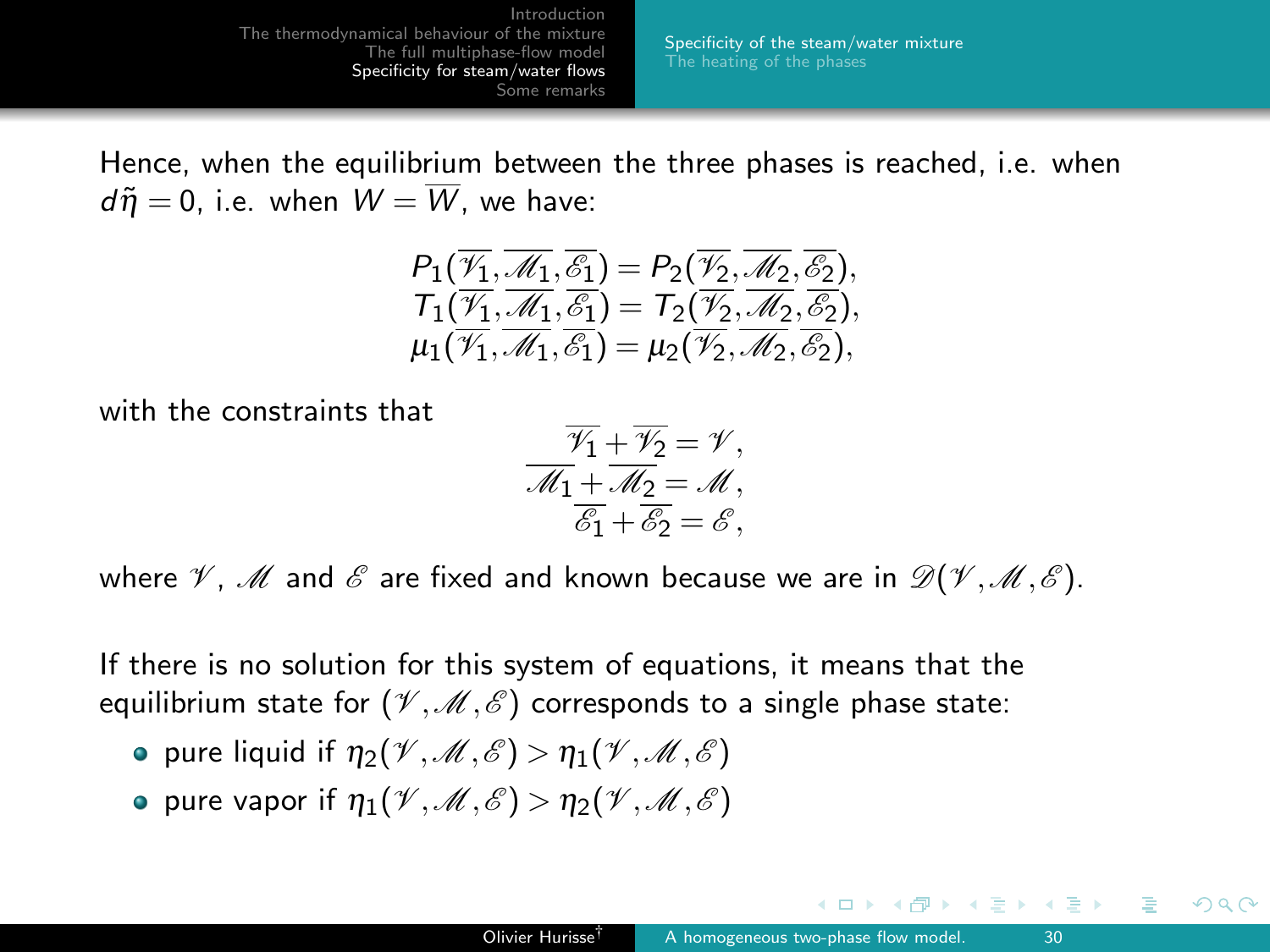[Specificity of the steam/water mixture](#page-27-0)

<span id="page-30-0"></span>This pressure/temperature/Gibbs enthalpy equality defines the saturation curve. Indeed, by assuming a change of variable for the Gibbs enthalpy, we get at equilibrium:

$$
P_1 = P_2,T_1 = T_2,\n\mu_1(P_1, T_1) = \mu_2(P_2, T_2).
$$

The saturation curve is then defined by the relation

 $\mu_1(P, T) = \mu_2(P, T),$ 

which implicitely defines  $P_{sat}(T)$  and  $T_{sat}(P)$  as:

$$
T \mapsto P_{sat}(T), \text{ such that } \mu_1(P_{sat}(T), T) = \mu_2(P_{sat}(T), T);
$$
  

$$
P \mapsto T_{sat}(P), \text{ such that } \mu_1(P, T_{sat}(P)) = \mu_2(P, T_{sat}(P)).
$$

On this saturation curve, the two phases co-exist.

 $\leftarrow$   $\Box$ 

ヨメ イヨメ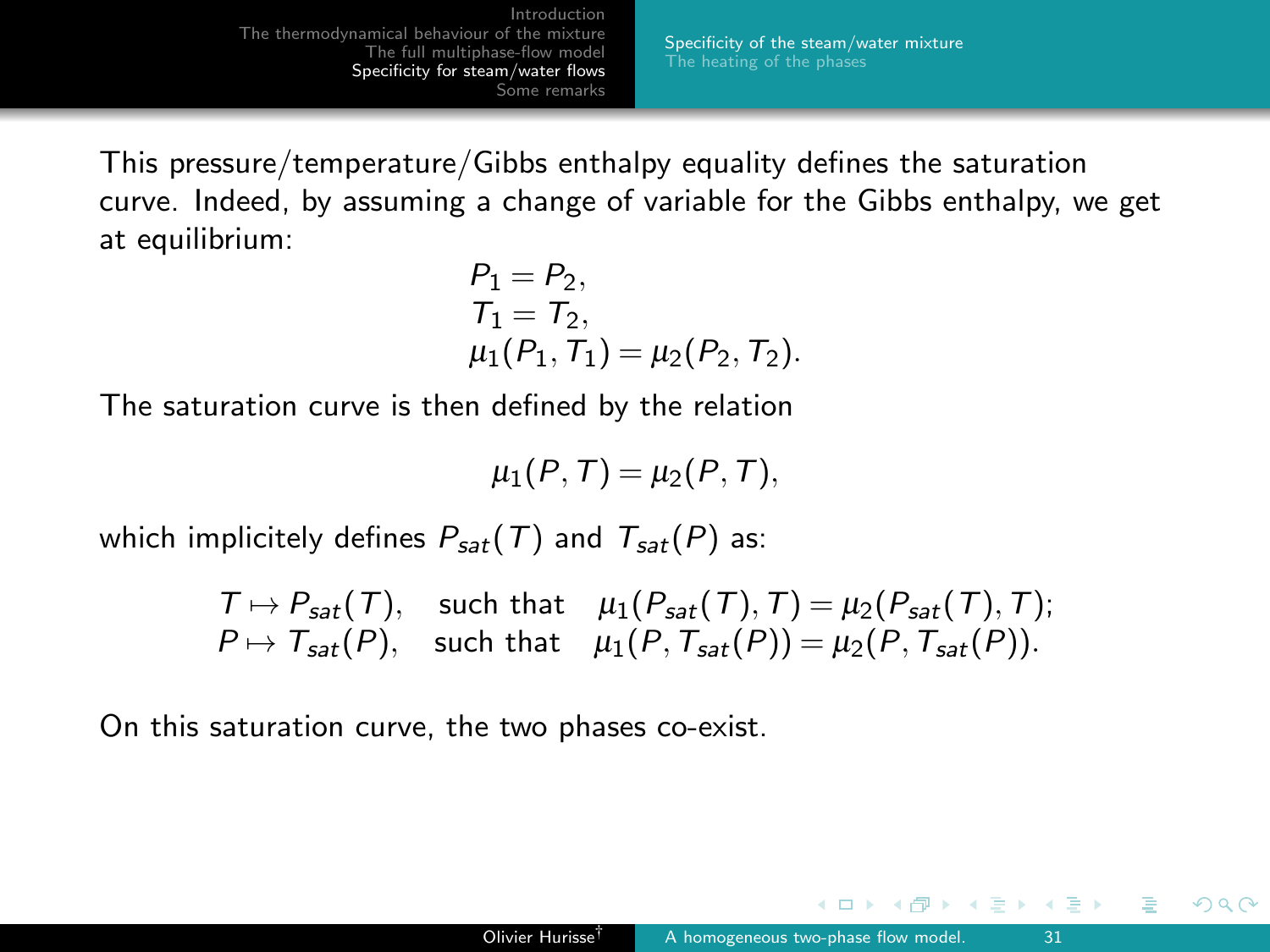[The heating of the phases](#page-31-0)

# <span id="page-31-0"></span>Plan

- - [Phasic quantites](#page-5-0)
	- [The mixture entropy](#page-8-0)
	- [The Gibbs relation for the mixture](#page-10-0)
	- [Modeling the exchanges between the phases](#page-14-0)

- [The closed system of equations](#page-19-0)
- **[The intensive form of the model](#page-21-0)**

## <sup>4</sup> [Specificity for steam/water flows](#page-26-0)

- [Specificity of the steam/water mixture](#page-27-0)
- [The heating of the phases](#page-31-0)

- [Other possible relaxation source terms ?](#page-35-0)
- Energy fraction or entropy fraction?

 $\Box$ 

ほう メラう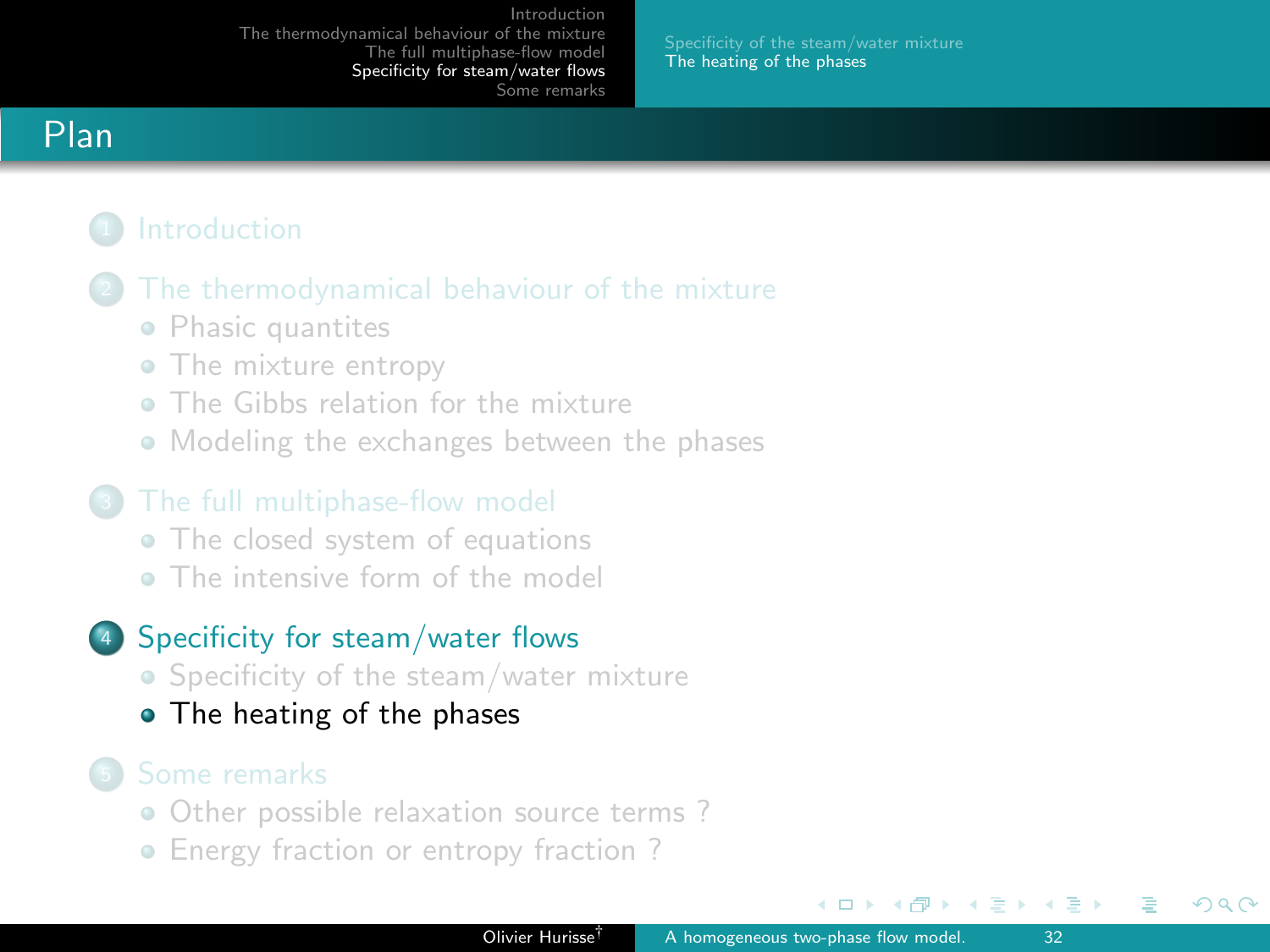<span id="page-32-0"></span>We may have to account for some external heating of the phases ( $Q$  was set to zero previously).

We assume that for each phase  $k$ :

- (i) the specific volume of each phase is constant,  $d(\tau_k) = 0$ ;
- (ii) the partial mass of each phase is constant,  $d(\alpha_k \rho_k) = 0$ ;<br>(iii) the internal energy of each phase is such that.  $d(\alpha_k \rho_k) = 0$ ;
- the internal energy of each phase is such that,  $d(\alpha_k \rho_k e_k) = \alpha_k \rho_k q_k dt$ ;

where  $q_k$  is the specific power (in  $J/kg/s$ ) received by phase k.

Then we get that the mixture receives the heat  $Q$ :

$$
d(\rho e) = \sum_{k} \alpha_{k} \rho_{k} q_{k} dt = \rho \tilde{Q} dt, \text{ and } \tilde{Q} = \sum_{k} y_{k} q_{k},
$$

and that the energy fraction of phase k,  $z_k = (\alpha_k \rho_k e_k)/(\rho e)$ , is:

$$
\rho e \, d(z_k) = \alpha_k \rho_k q_k dt - z_k \rho \tilde{Q} dt = \rho (y_k q_k - z_k \tilde{Q}) dt.
$$

イヨメ イヨメ

 $209$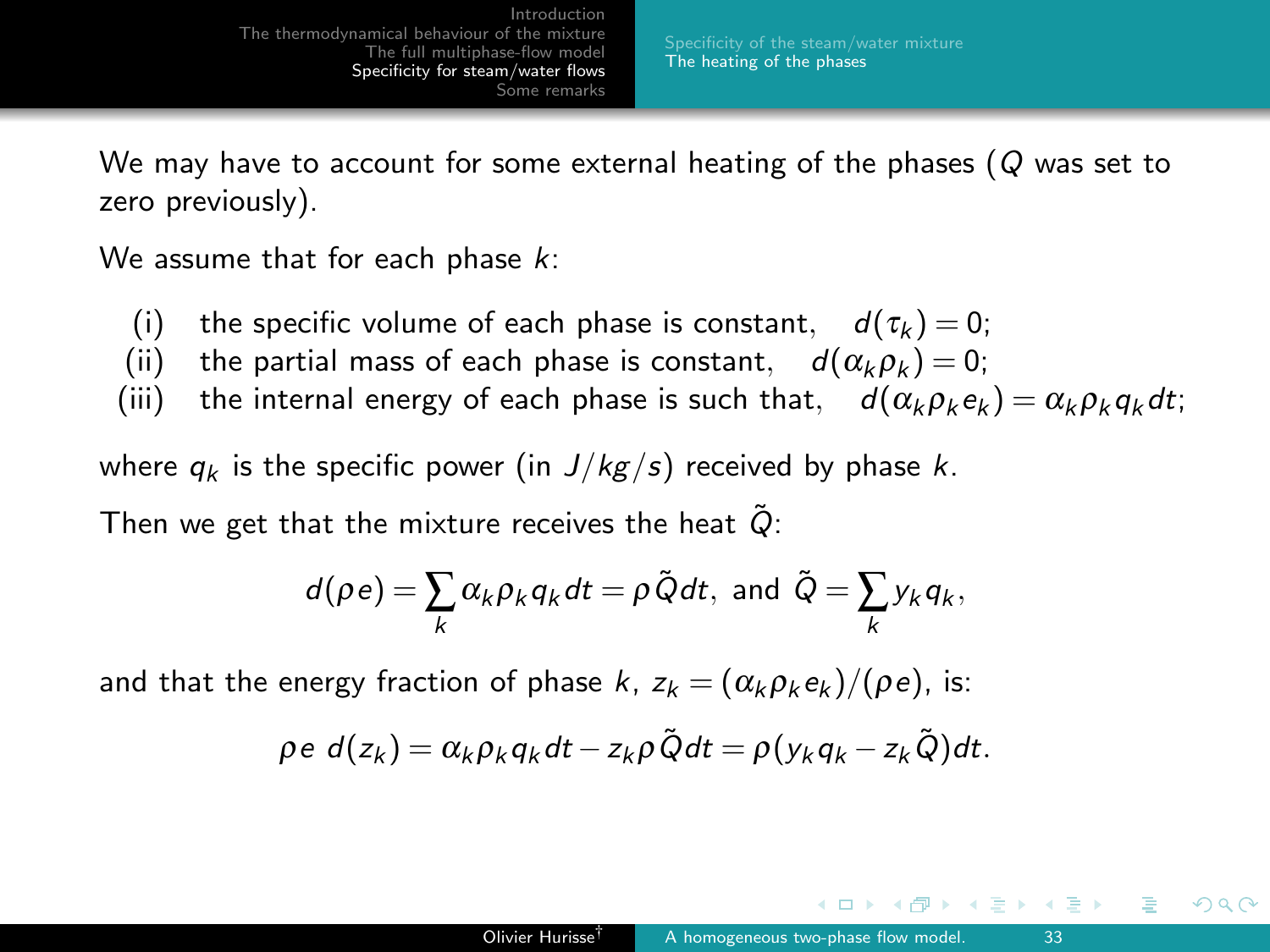[The heating of the phases](#page-31-0)

<span id="page-33-0"></span>Hence, when the phases are heated by an external source  $q_k$ , system of equations becomes:

$$
\begin{cases}\n\frac{\partial}{\partial t} (\rho \alpha_k) + \nabla_x \cdot (\rho U \alpha_k) = \rho \frac{\overline{\alpha}_k - \alpha}{\lambda}, \quad k = 1..3, \\
\frac{\partial}{\partial t} (\rho y_k) + \nabla_x \cdot (\rho U y_k) = \rho \frac{\overline{y}_k - y}{\lambda}, \quad k = 1..3, \\
\frac{\partial}{\partial t} (\rho z_k) + \nabla_x \cdot (\rho U z_k) = \rho \frac{\overline{z}_k - z}{\lambda} + \rho \frac{y_k q_k - z_k \tilde{Q}}{e}, \quad k = 1..3, \\
\frac{\partial}{\partial t} (\rho) + \nabla_x \cdot (\rho U) = 0, \\
\frac{\partial}{\partial t} (\rho U) + \nabla_x \cdot (\rho U^2 + P I_3) = 0, \\
\frac{\partial}{\partial t} (\rho E) + \nabla_x \cdot (U(\rho E + P)) = \rho \tilde{Q},\n\end{cases}
$$
\n(1)

Remark: If we omit the additionnal source term on  $z_k$ , we have:

$$
q_k = \frac{z_k}{y_k} \tilde{Q} \Longrightarrow d(\alpha_k \rho_k e_k) = \alpha_k \rho_k q_k dt = \rho z_k \tilde{Q} dt,
$$

which means that the heat is dispatched between th[e p](#page-32-0)[has](#page-34-0)[e](#page-32-0)[s w](#page-33-0)[i](#page-34-0)[th](#page-30-0)[re](#page-33-0)[s](#page-34-0)[p](#page-25-0)[ec](#page-26-0)[t](#page-33-0) [t](#page-34-0)[o](#page-0-0) the energy fractions !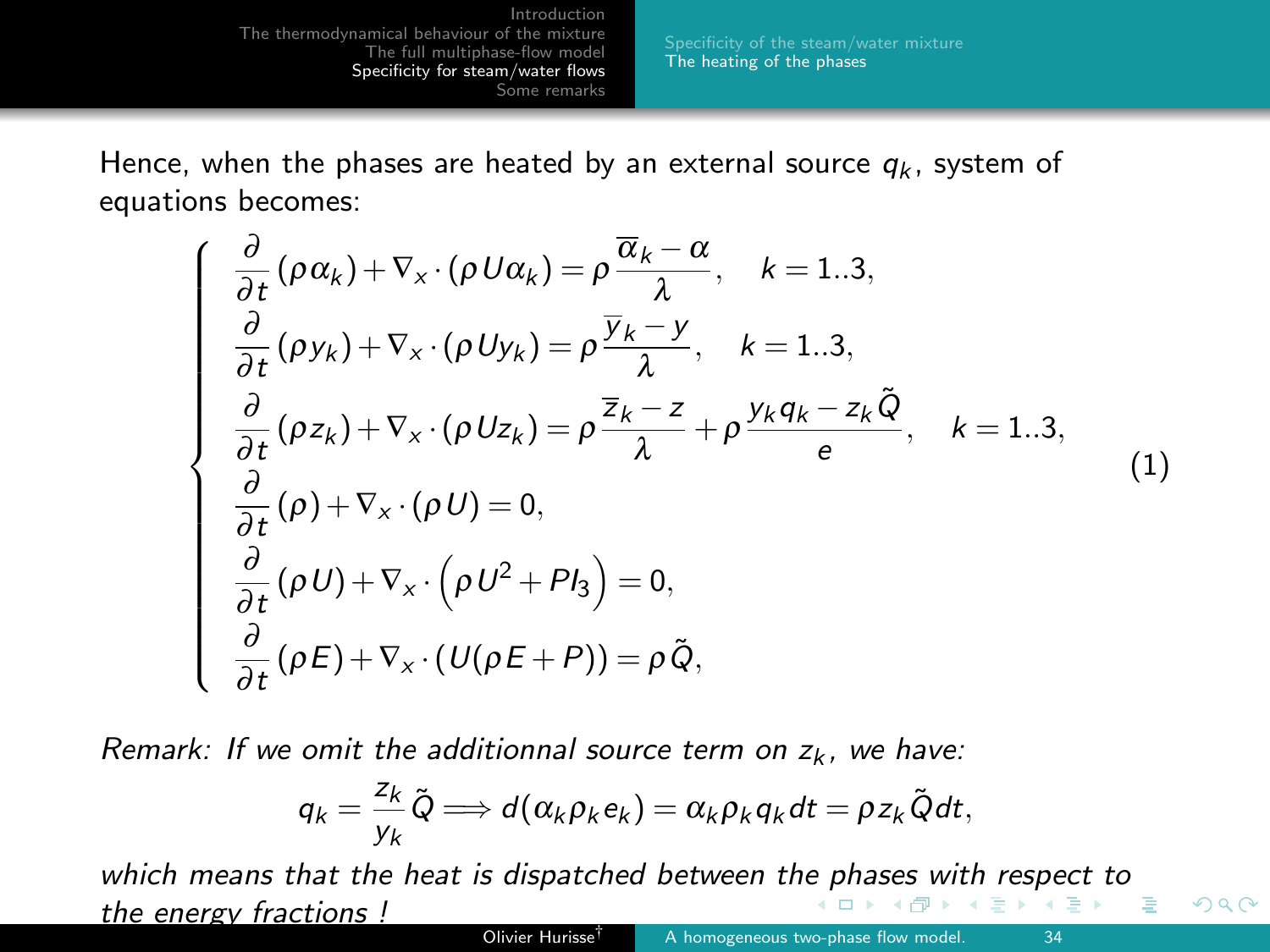[Other possible relaxation source terms ?](#page-35-0)

# <span id="page-34-0"></span>Plan

- [Phasic quantites](#page-5-0)
- [The mixture entropy](#page-8-0)
- [The Gibbs relation for the mixture](#page-10-0)
- [Modeling the exchanges between the phases](#page-14-0)

- [The closed system of equations](#page-19-0)
- **[The intensive form of the model](#page-21-0)**

### <sup>4</sup> [Specificity for steam/water flows](#page-26-0)

- [Specificity of the steam/water mixture](#page-27-0)
- [The heating of the phases](#page-31-0)

# <sup>5</sup> [Some remarks](#page-34-0)

- [Other possible relaxation source terms ?](#page-35-0)
- [Energy fraction or entropy fraction ?](#page-41-0)

 $\Box$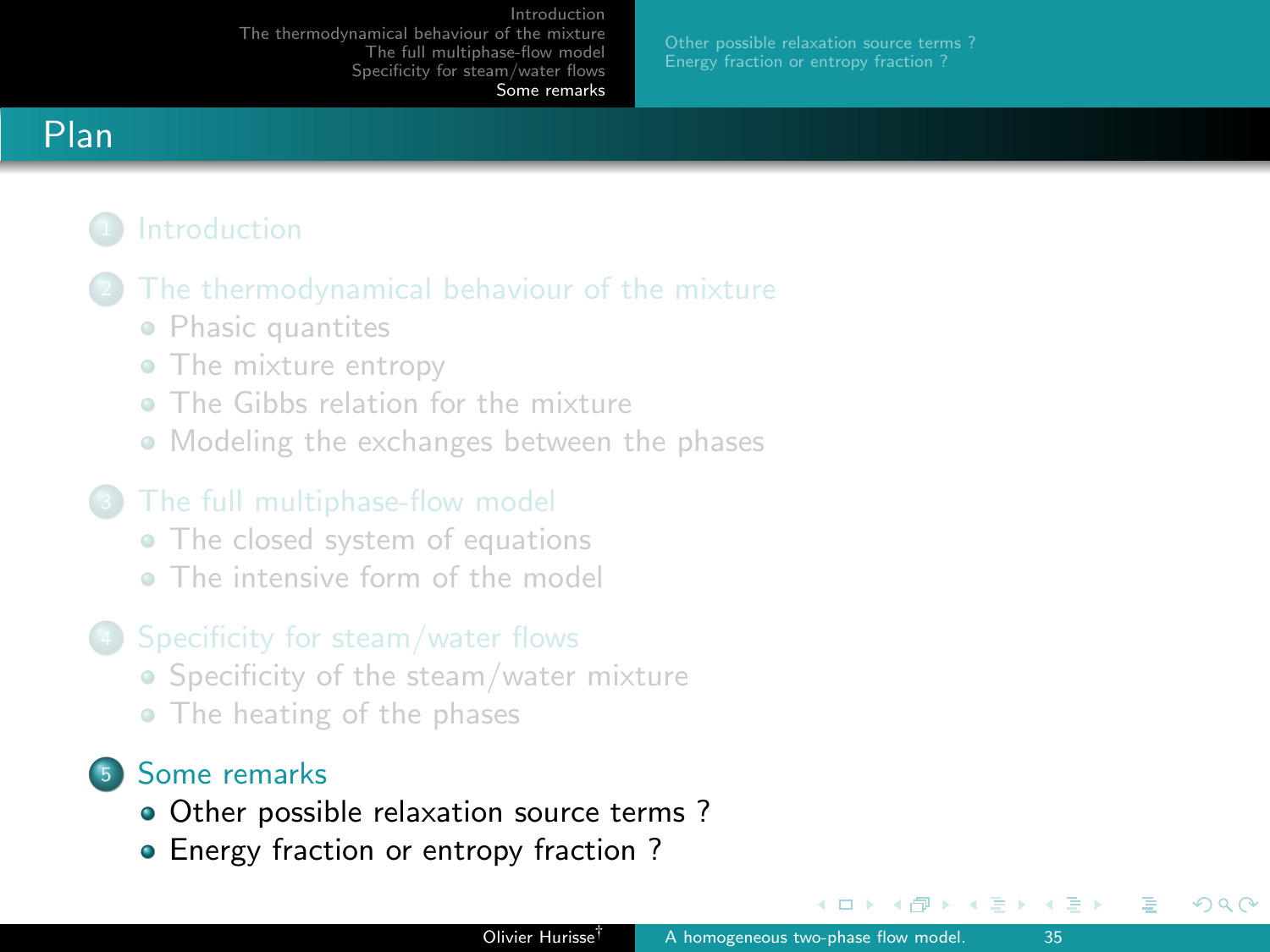[Other possible relaxation source terms ?](#page-35-0)

# <span id="page-35-0"></span>Plan

- [Phasic quantites](#page-5-0)
- [The mixture entropy](#page-8-0)
- [The Gibbs relation for the mixture](#page-10-0)
- [Modeling the exchanges between the phases](#page-14-0)

- [The closed system of equations](#page-19-0)
- **[The intensive form of the model](#page-21-0)**

### <sup>4</sup> [Specificity for steam/water flows](#page-26-0)

- [Specificity of the steam/water mixture](#page-27-0)
- [The heating of the phases](#page-31-0)

# <sup>5</sup> [Some remarks](#page-34-0)

- [Other possible relaxation source terms ?](#page-35-0)
- Energy fraction or entropy fraction?

 $\leftarrow$   $\Box$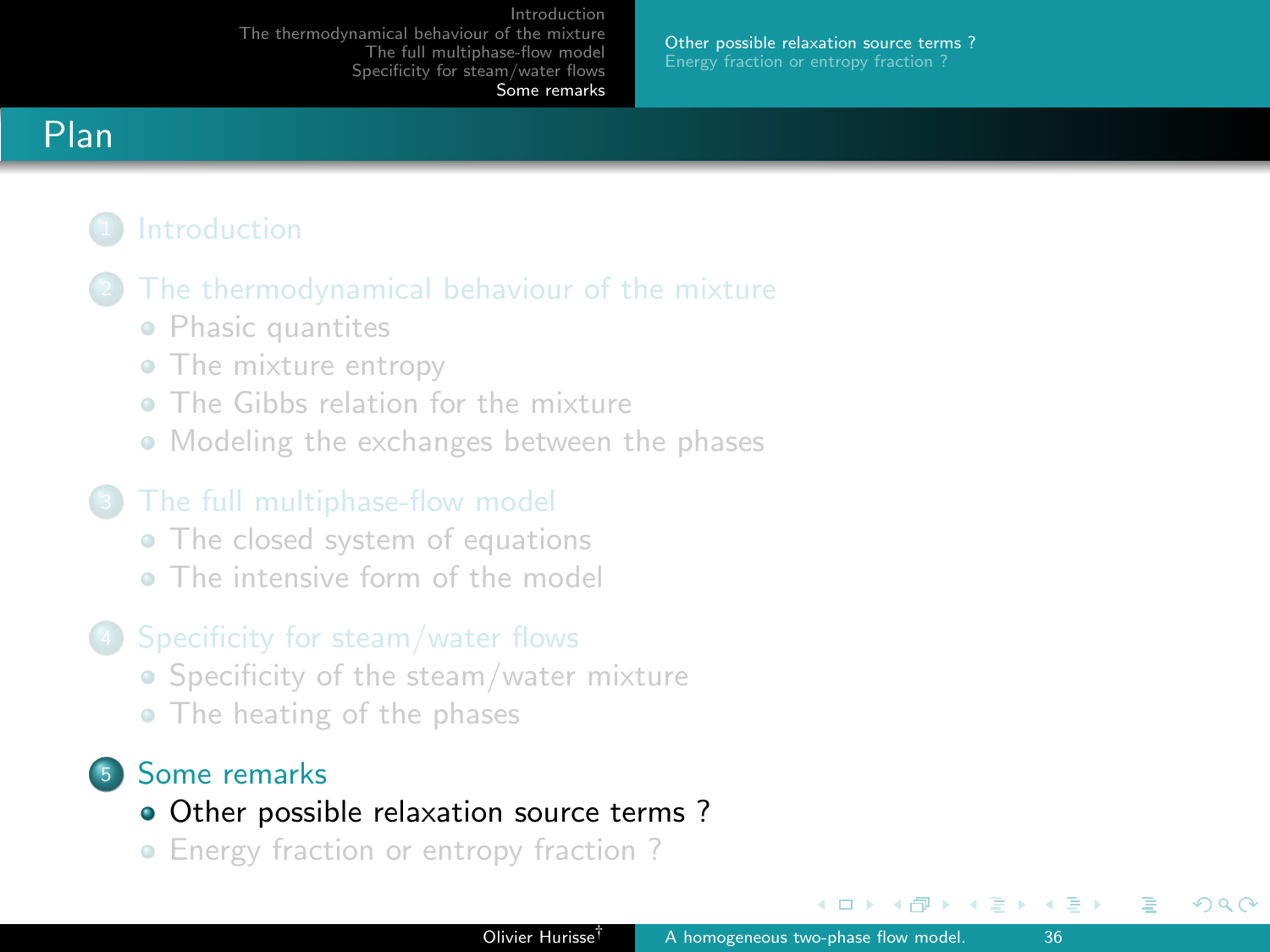[Introduction](#page-2-0) [The thermodynamical behaviour of the mixture](#page-4-0) [The full multiphase-flow model](#page-18-0) [Specificity for steam/water flows](#page-26-0) [Some remarks](#page-34-0) [Other possible relaxation source terms ?](#page-35-0)

At fixed  $\tau$  and e, they must increase the specific mixture-entropy s:

$$
ds = \tau \left(\frac{P_1}{T_1} - \frac{P_2}{T_2}\right) d\alpha + \left(\frac{\mu_2}{T_2} - \frac{\mu_1}{T_1}\right) dy + e\left(\frac{1}{T_1} - \frac{1}{T_2}\right) dz.
$$

It can be shown that  $(\alpha, y, z) \mapsto s(\alpha, y, z, \tau, e)$  is strictly concave. Hence starting from a point  $(\alpha_0, y_0, z_0)$ , the set

$$
\mathscr{C}_{(\tau,e)}(\alpha_0,y_0,z_0)=\left\{(\alpha,y,z)\in[0,1]^3;s(\alpha,y,z,\tau,e)>=s(\alpha_0,y_0,z_0,\tau,e)\right\}
$$

is convex.

Moreover,  $(\overline{\alpha},\overline{y},\overline{z})$  only depends on  $(\tau,e)$  and  $(\overline{\alpha},\overline{y},\overline{z})\in \mathscr{C}_{(\tau,e)}(\alpha_0,y_0,z_0).$ 

The model for the source terms, i.e. for  $d\alpha$ ,  $dy$ ,  $dz$  must be such that the path followed by  $(\alpha, y, z)$ :

- begins at  $(\alpha_0, \gamma_0, z_0)$  at  $t = 0$ ;
- ends at  $(\overline{\alpha}, \overline{y}, \overline{z})$  when  $t \to \infty$ ;
- lies in  $\mathscr{C}_{(\tau,e)}(\alpha_0,y_0,z_0)$ ;
- and is such that  $ds \geq 0$  along the path.

イヨメ イヨメ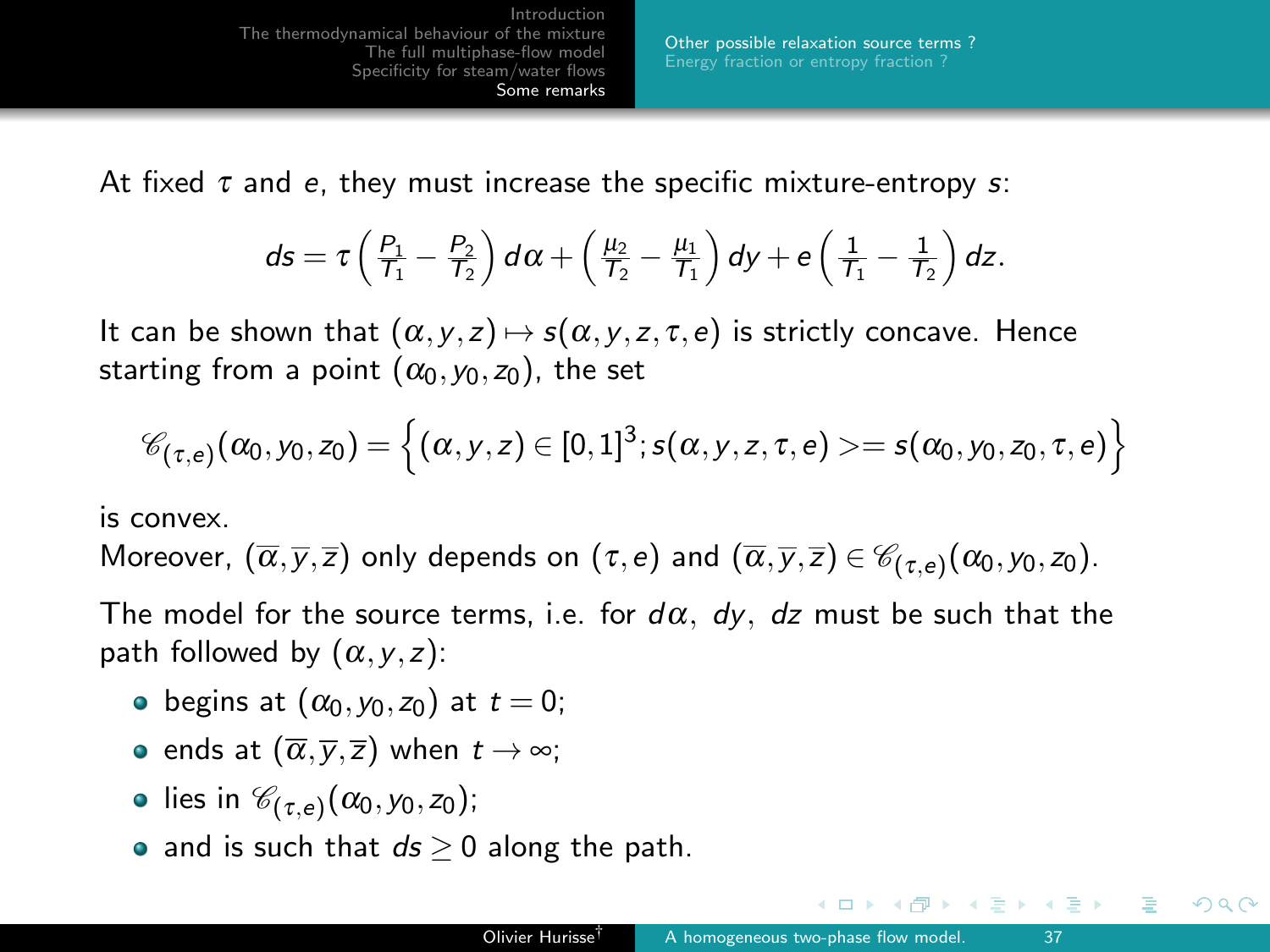[Other possible relaxation source terms ?](#page-35-0)



### Model chosen here:

Since the equilibrium state does only depend on  $\tau$  and  $e$ :

$$
d\alpha=\frac{\overline{\alpha}-\alpha}{\lambda}dt \quad \longleftrightarrow \quad \alpha(t)=\beta\alpha_0+(1-\beta)\overline{\alpha}, \text{ with } \beta=e^{-\int_0^t 1/\lambda ds}.
$$

This solution is very simple BUT there is only one parameter for the return to equilibrium.

4 **D** >

 $QQ$ 

する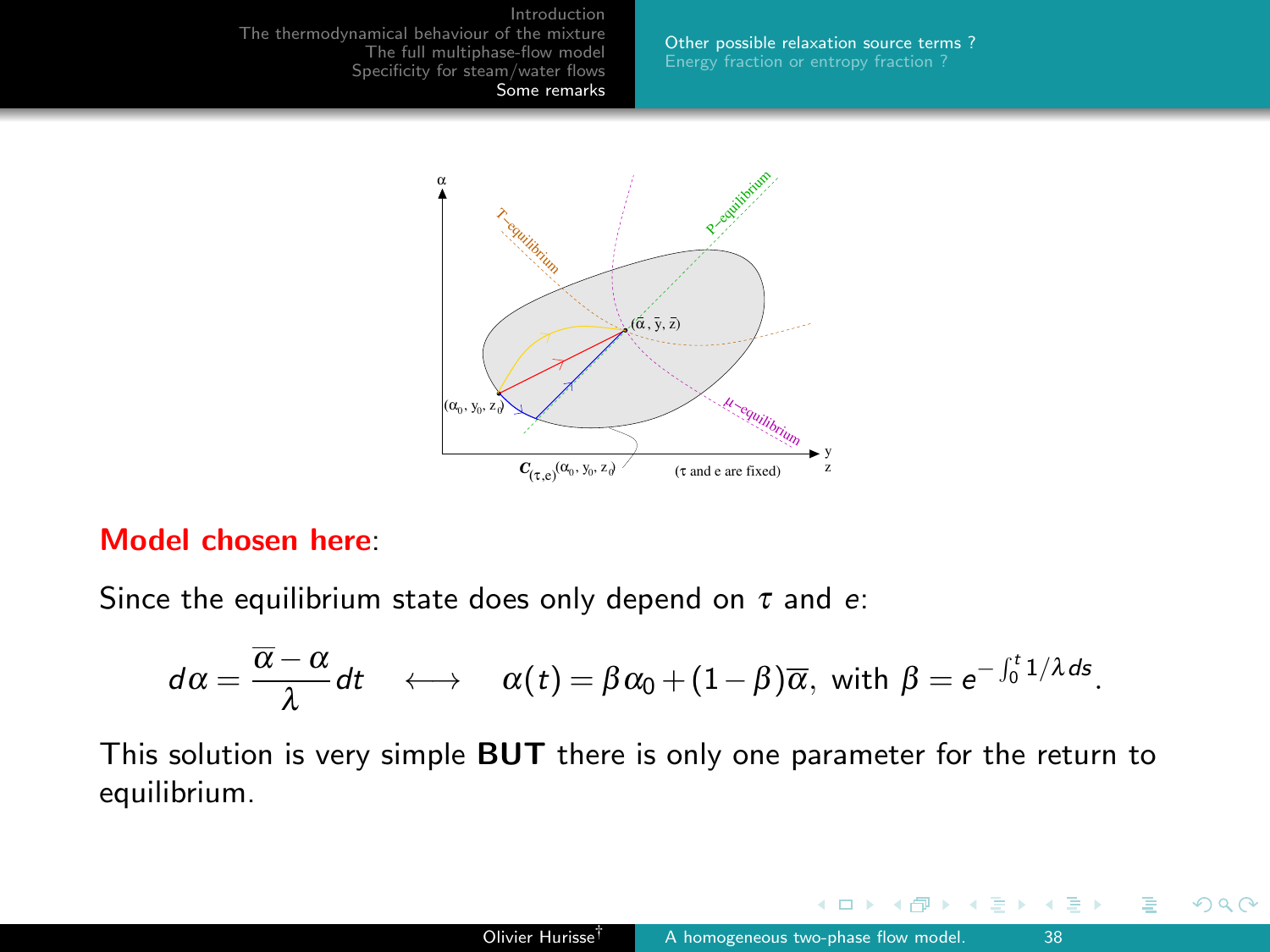[Other possible relaxation source terms ?](#page-35-0)



"Two-fluid" model:

$$
d\alpha = K_{\alpha} \left( \frac{P_1}{T_1} - \frac{P_2}{T_2} \right) dt, K_{\alpha} > 0;
$$
  
\n
$$
dy = K_{y} \left( \frac{\mu_2}{T_2} - \frac{\mu_1}{T_1} \right) dt, K_{y} > 0;
$$
  
\n
$$
dz = K_{z} \left( \frac{1}{T_1} - \frac{1}{T_2} \right) dt, K_{z} > 0.
$$

It is then possible to specify different time-scales for the pressure equilibrium, temperature equilibrium and Gibbs potential equilibrium.

BUT, in practice, numerical difficulties may arise and in particular vanishing-phase cases are difficult to handle.

∢ ∃ »

 $299$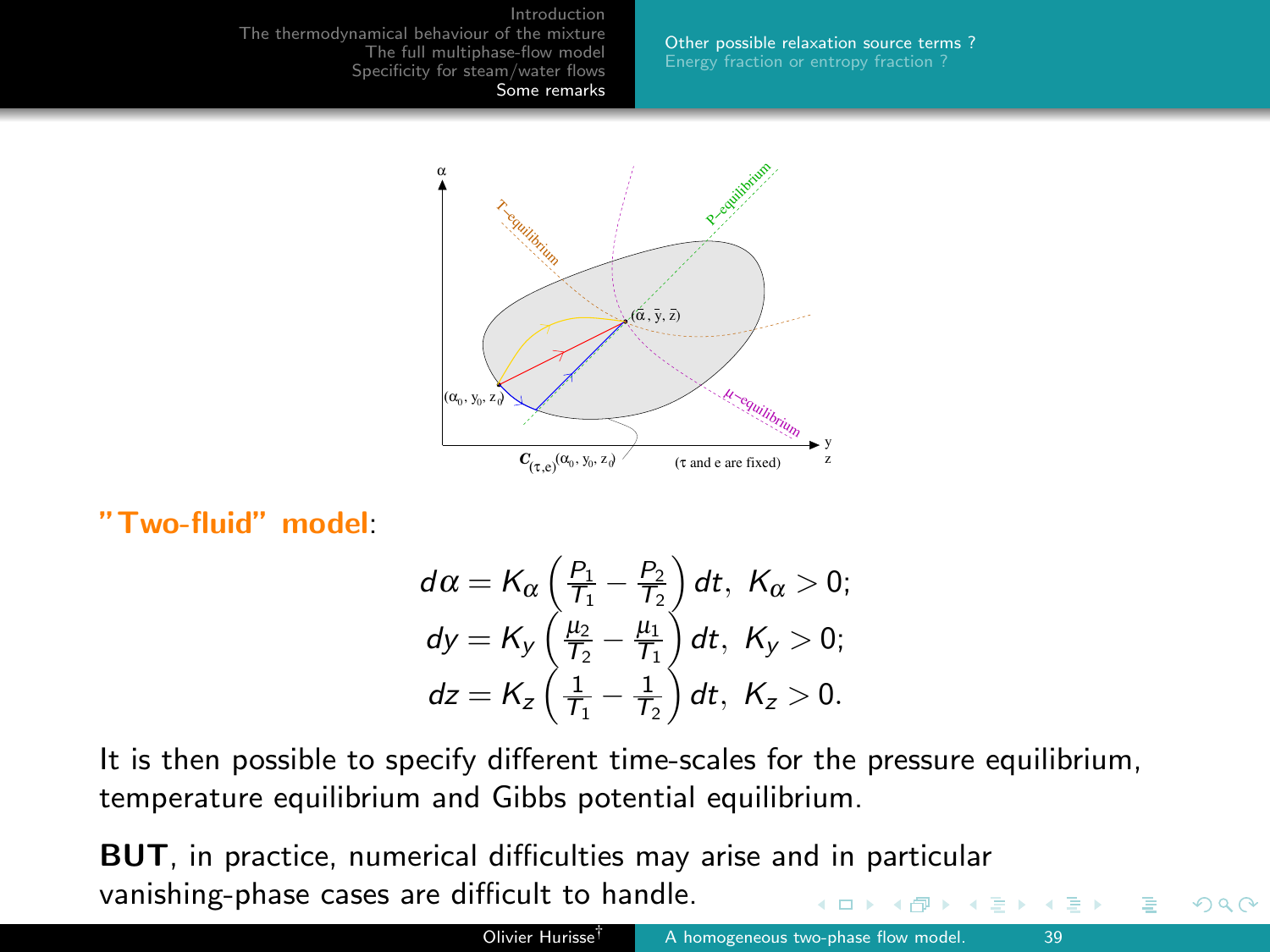[Other possible relaxation source terms ?](#page-35-0)



### Instantaneous pressure-equilibrium (incomplete proposal):

We first go from  $(\alpha_0, y_0, z_0)$  to a point  $(\alpha_0', y_0', z_0')$  such that:

$$
\begin{cases}\ns(\alpha'_0, y'_0, z'_0, \tau, e) = s(\alpha_0, y_0, z_0, \tau, e), \\
P_1(\alpha'_0, y'_0, z'_0, \tau, e) = P_2(\alpha'_0, y'_0, z'_0, \tau, e), \\
y'_0 = y_0.\n\end{cases}
$$

Then, go from  $(\alpha_0', y_0', z_0')$  to  $(\overline{\alpha}, \overline{y}, \overline{z})$  while keeping the  $P-$ equilibrium. Similar procedures could be proposed for T,  $\mu$  or for  $P/T$ ,  $T/\mu$ , ...

**BUT**, does this proposal fulfil the criterion  $ds > 0$  ? does  $(\alpha'_0, y'_0, z'_0)$  exist ? Is it unique ? モミッ  $\leftarrow$   $\Box$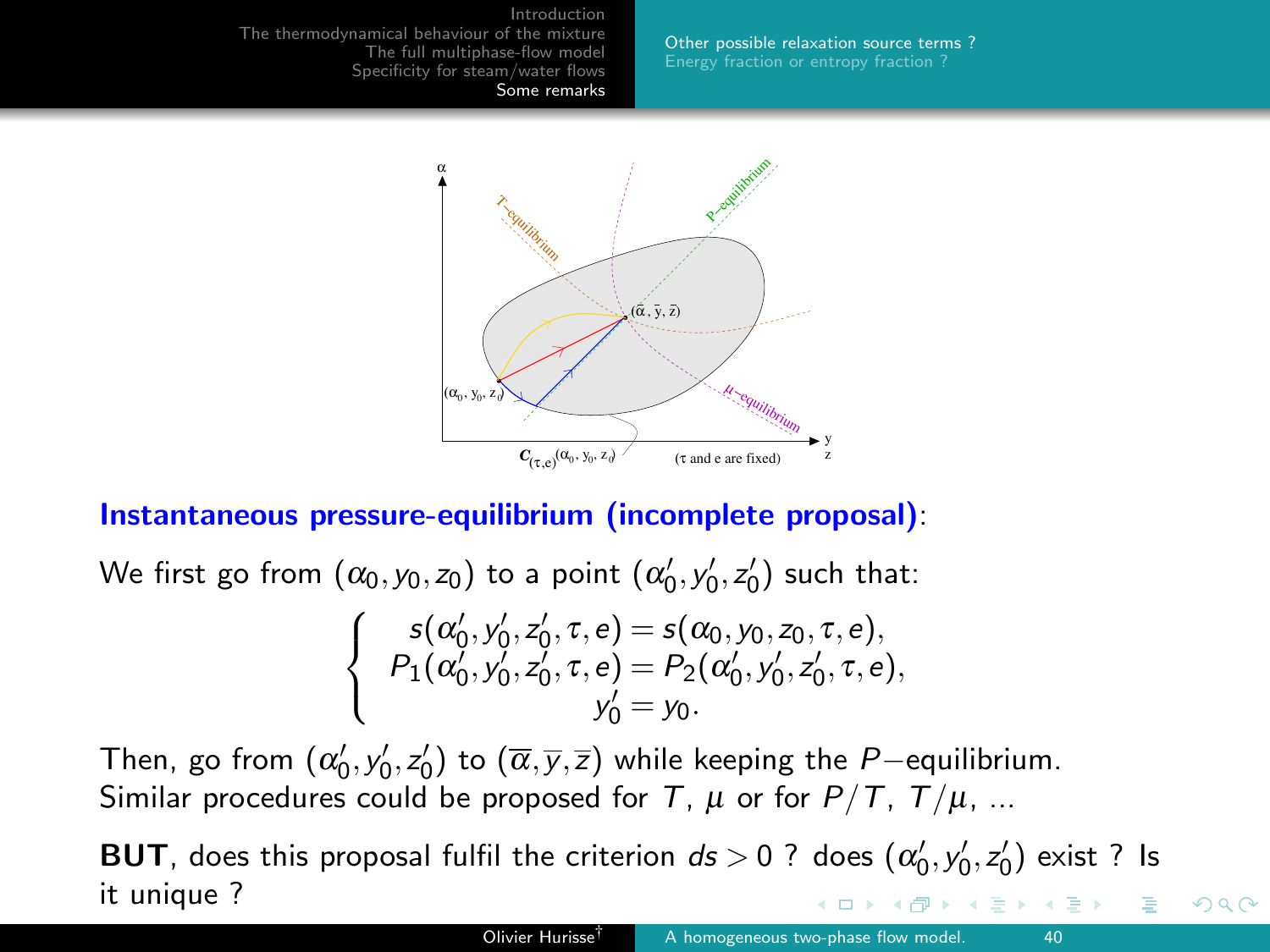[Other possible relaxation source terms ?](#page-35-0)



### Just for fun, a stochastic procedure:

- initialization  $:$   $(\alpha', y', z') := (\alpha_0, y_0, z_0)$  and  $C := \mathscr{C}_{(\tau,e)}(\alpha_0, y_0, z_0);$
- then for  $t \to t + \delta t$  : choose randomly a point  $(\alpha', y', z')$  in the interior of C, and compute  $C := \mathscr{C}_{(\tau,e)}(\alpha',y',z')$
- continue until  $vol(C) > 0$ .

Convergence towards  $(\overline{\alpha}, \overline{y}, \overline{z})$  is ensured by the strict concavity of s and the choice of the new points inside C (no need to compute  $(\overline{\alpha}, \overline{y}, \overline{z})$  !).

 $\Box$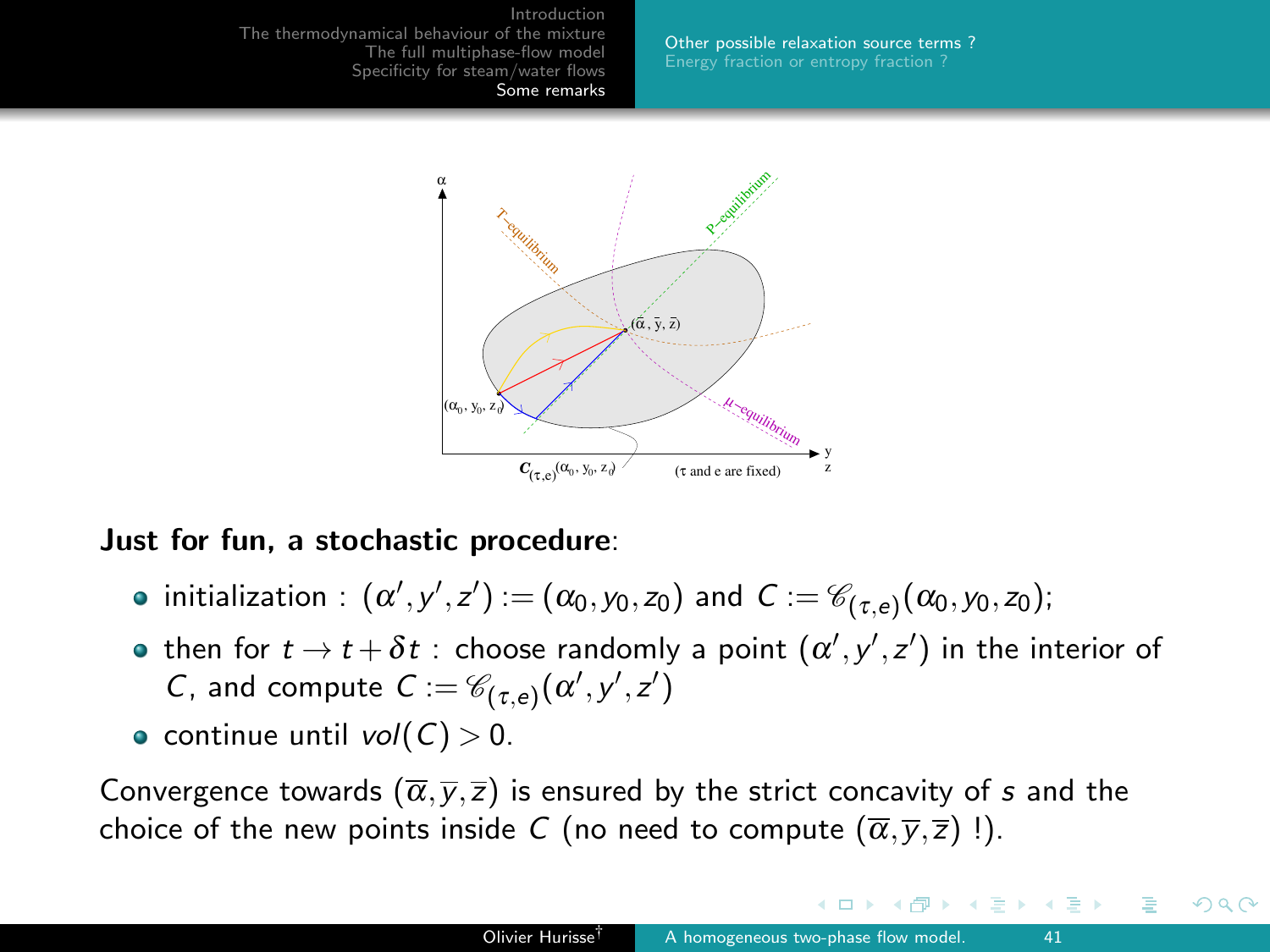[Other possible relaxation source terms ?](#page-35-0) [Energy fraction or entropy fraction ?](#page-41-0)

# <span id="page-41-0"></span>Plan

- [Phasic quantites](#page-5-0)
- [The mixture entropy](#page-8-0)
- [The Gibbs relation for the mixture](#page-10-0)
- [Modeling the exchanges between the phases](#page-14-0)

- [The closed system of equations](#page-19-0)
- **[The intensive form of the model](#page-21-0)**

### <sup>4</sup> [Specificity for steam/water flows](#page-26-0)

- [Specificity of the steam/water mixture](#page-27-0)
- [The heating of the phases](#page-31-0)

# <sup>5</sup> [Some remarks](#page-34-0)

- [Other possible relaxation source terms ?](#page-35-0)
- [Energy fraction or entropy fraction ?](#page-41-0)

 $\Box$ 

ほう メラう